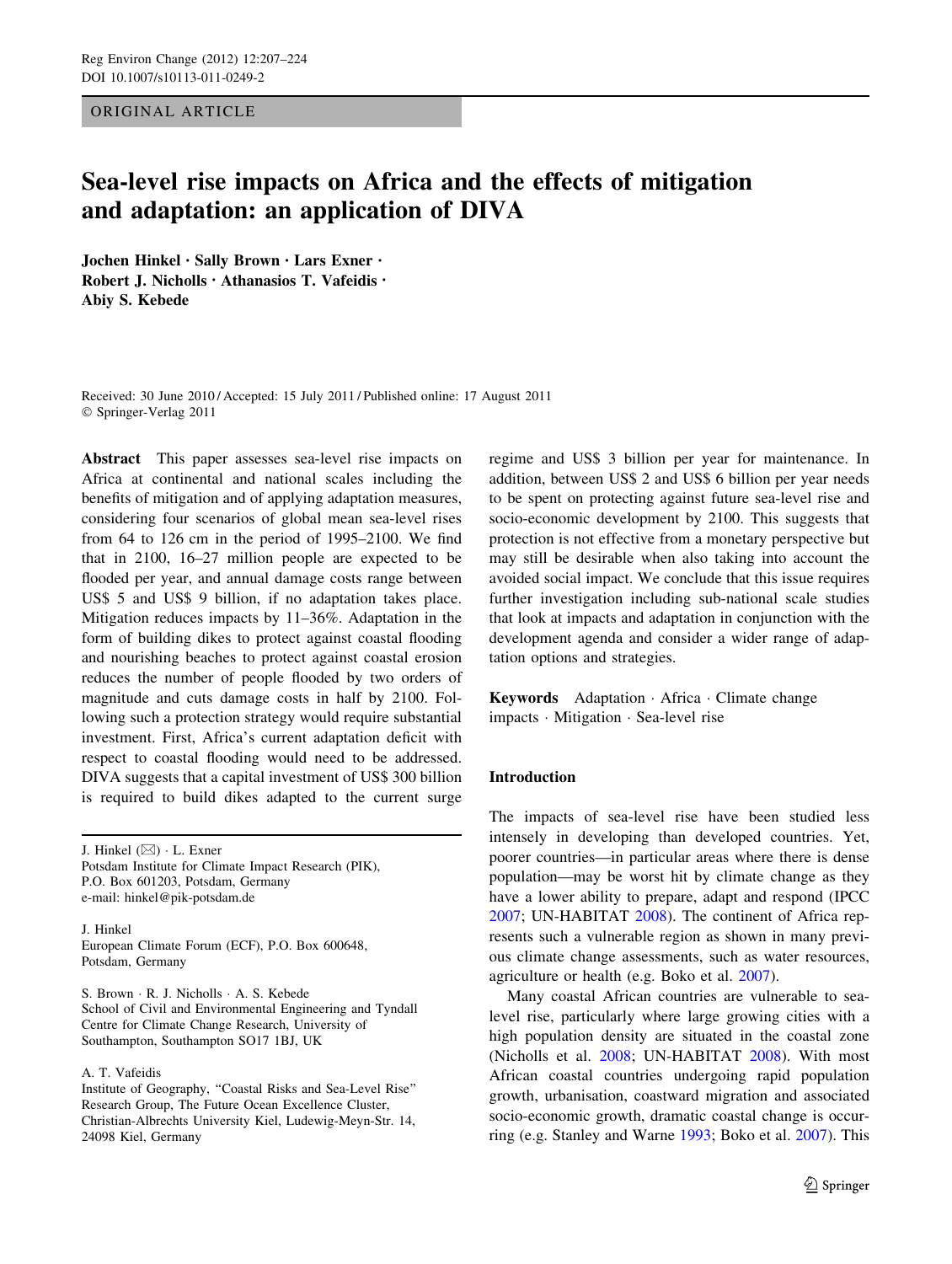includes a rapid increase in exposure of people and assets to sea-level variability and long-term rise (Zinyowera et al. [1998;](#page-17-0) Desanker et al. [2001](#page-15-0); Nicholls et al. [2008](#page-16-0)). Local factors, such as natural and artificial land subsidence, can worsen the situation, especially in deltaic areas (Ericson et al. [2006;](#page-15-0) Syvitski et al. [2009\)](#page-16-0).

While parts of Africa are vulnerable to sea-level rise, there is to date no continental-wide study that provides comparable results for all African countries. Africa has been considered in the context of global assessments such as deltas and relative sea-level rise (Ericson et al. [2006](#page-15-0)), coastal flooding and wetland loss due to global sea-level rise (e.g. Nicholls [2004\)](#page-16-0) and port cities and exposure to coastal flooding (Nicholls et al. [2008](#page-16-0)). At national and subnational level, as discussed later, only a few countries are well studied (e.g. Egypt, and particularly the Nile delta), whereas for many others, there is little information available (e.g. Liberia, Sierra Leone, Sudan, Sao Tome & Principe). Furthermore, the few studies that are available are difficult to compare and synthesise due to a lack of consistent data and underlying assumptions (de la Vega-Leinert et al. [2000\)](#page-15-0).

To fill this gap, an analysis of Africa with the DIVA model<sup>[1](#page-1-0)</sup> has been performed. DIVA is an integrated, global model of coastal systems that assesses biophysical and socio-economic consequences of sea-level rise and socioeconomic development taking into account coastal erosion (both direct and indirect), coastal flooding (including rivers), wetland change and salinity intrusion into deltas and estuaries as well as adaptation in terms of raising dikes and nourishing beaches [\(http://www.diva-model.net\)](http://www.diva-model.net).

This assessment studies the effects of mitigation by comparing impacts of a no-mitigation scenario leading to about 4"C temperature increase in 2100 compared with pre-industrial levels and a sea-level rise of 64 cm in the period 1995–2100, with an ambitious mitigation scenario leading to 2"C increase in 2100 compared with preindustrial levels and a sea-level rise of 42 cm in the period 1995–2100. These sea-level rise estimates are rather 'conservative' as they are in a range similar to the estimates given in the Fourth Assessment Report (AR4) of the Intergovernmental Panel of Climate Change (IPCC), which do not consider potential higher sea-level rises resulting from a rapid melting of the ice-sheets of Greenland and Antarctica. Thus, we also explore the effects of higher sealevel rise by considering a projection based on Rahmstorf [\(2007](#page-16-0)) leading to 126 cm rise from 1995 to 2100. Finally, we study the effects of adaptation by comparing simulations that do not include adaptation with those that do include common protection options in form of raising dikes

and nourishing beaches. Impacts are compared through the twenty-first century based on the following parameters: (1) people flooded, (2) people forced to migrate, (3) damage costs and (4) adaptation costs.

The remainder of the paper is organised as follows. Section [Africa and sea-level rise](#page-1-0) contains a brief description of Africa's coastal zone and sea-level rise impacts based on available literature and national reviews for selected countries. Section [Methodology](#page-4-0) details the DIVA methodology and describes the scenarios and simulations considered in this analysis. Results are presented in Sect. [Results](#page-6-0) and discussed in Sect. [Discussion](#page-12-0). Finally, Sect. [Conclusion](#page-14-0) concludes.

# Africa and sea-level rise

As the poorest continent, Africa already faces many challenges. Conflicts, limited economies, high population growth, famine and disease place enormous pressures on the continent, and the low adaptive capacity makes the population vulnerable to change per se (Boko et al. [2007](#page-15-0)). Climate change is thus expected to exacerbate many of the already existing challenges. While sea-level rise is not viewed as the most important threat to African nations, its impacts can be far reaching as large and growing amounts of wealth and high population densities and growth rates are concentrated in the coastal zone (Dasgupta et al. [2009](#page-15-0); Small and Nicholls [2003;](#page-16-0) McGranahan et al. [2007](#page-16-0)).

Continental Africa comprises 48 countries, 33 of which have coastlines. Additionally, seven adjacent island nations and territories are considered in this assessment, bringing the total number of nations assessed in this paper to 40 (Table [1\)](#page-2-0). The continent's coastline is estimated to be more than 38,000 km in length.

Africa is bounded in the north by the Mediterranean Sea, the Atlantic Ocean to the west, Indian Ocean towards the east and south east of the continent, and the Red Sea to the north-east, connecting to the Mediterranean via the Suez Canal. The coastal zone (defined as the land up to 10 m above sea level) varies in width from a few 100 m (Red Sea and the mountainous coastal areas) to more than 100 km (in the Niger and Nile deltas) (Zinyowera et al. [1998](#page-17-0)).

The coastal zone along the Mediterranean Sea, though narrow, contains large cities such as Benghazi and Tripoli (population  $> 3$  million inhabitants), Alexandria (population  $> 3.5$  million inhabitants) and Algiers (population  $> 3$ million inhabitants) (e.g. Nicholls et al. [2008](#page-16-0)). Coastal cities are of high economic value due to commercial, industrial, residential and recreational activities and have a high population density (Ibe and Awosika [1991\)](#page-15-0). The coastal zone along the Atlantic Ocean (extending from

<span id="page-1-0"></span><sup>&</sup>lt;sup>1</sup> Here the DIVA model version 3.2.0 is used together with the DIVA database version 1.8.0.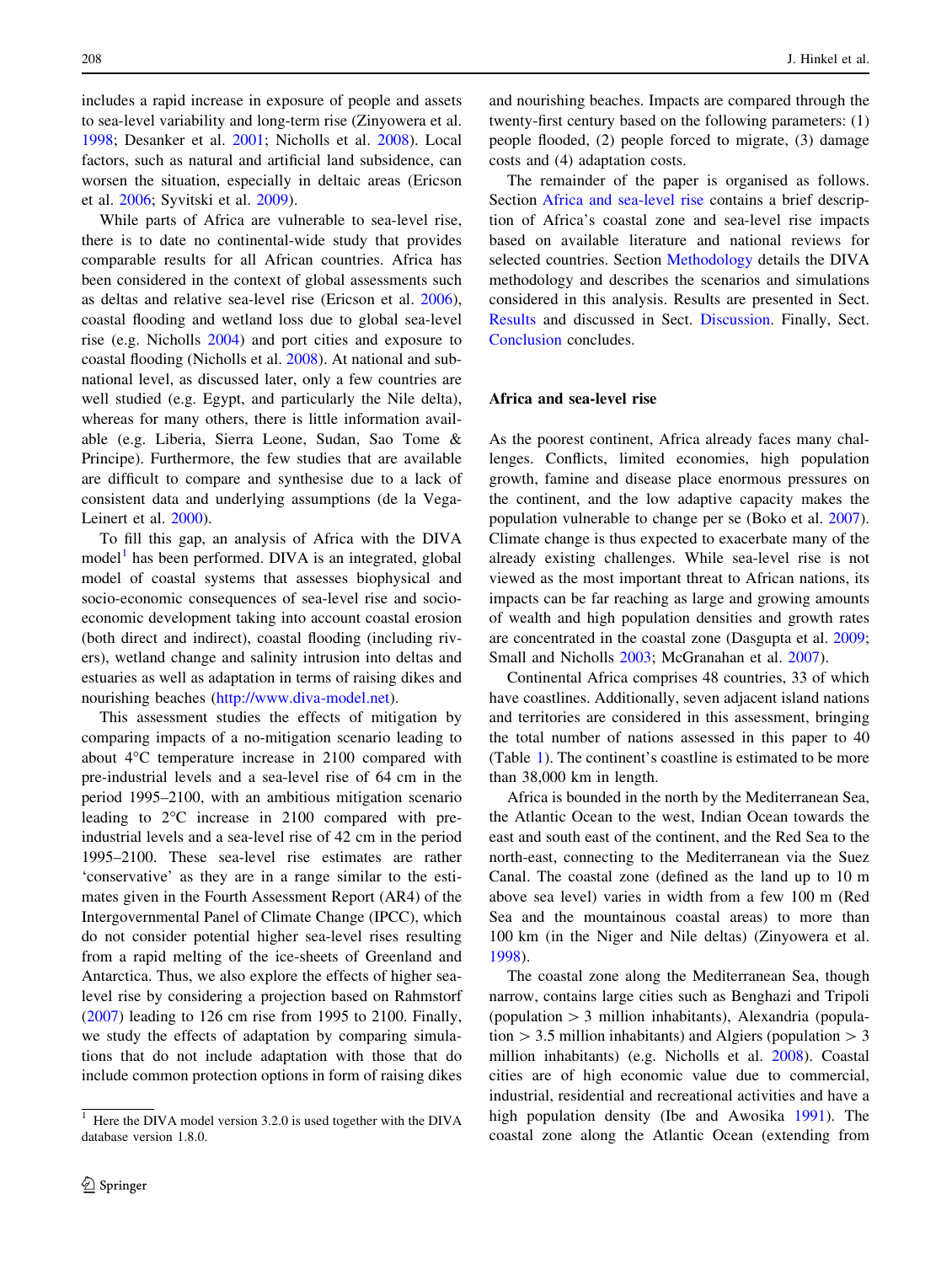Table 1 The 40 African coastal territories considered in this study and their coastal length from the DIVA database

| Coastal countries             | Coastal length<br>(km) | Islands surrounding<br>the African continent | Coastal<br>length (km) |  |
|-------------------------------|------------------------|----------------------------------------------|------------------------|--|
| Algeria                       | 1,375                  | Cape Verde                                   | 724                    |  |
| Angola                        | 1,712                  | Comoros                                      | 340                    |  |
| Benin                         | 122                    | Madagascar                                   | 5,055                  |  |
| Cameroon                      | 548                    | Mauritius                                    | 839                    |  |
| Congo                         | 164                    | Reunion (France)                             | 201                    |  |
| Congo, Democratic Republic of | 130                    | Sao Tome & Principe                          | 170                    |  |
| Cote d'Ivoire                 | 1,034                  | Seychelles                                   | 151                    |  |
| Djibouti                      | 311                    |                                              |                        |  |
| Egypt                         | 3,224                  |                                              |                        |  |
| <b>Equatorial Guinea</b>      | 421                    |                                              |                        |  |
| Eritrea                       | 1,214                  |                                              |                        |  |
| Gabon                         | 1,453                  |                                              |                        |  |
| Gambia                        | 446                    |                                              |                        |  |
| Ghana                         | 714                    |                                              |                        |  |
| Guinea                        | 547                    |                                              |                        |  |
| Guinea-Bissau                 | 1,227                  |                                              |                        |  |
| Kenya                         | 584                    |                                              |                        |  |
| Liberia                       | 559                    |                                              |                        |  |
| Libyan Arab Jamahiriya        | 1,932                  |                                              |                        |  |
| Mauritania                    | 222                    |                                              |                        |  |
| Morocco                       | 1,871                  |                                              |                        |  |
| Mozambique                    | 3,114                  |                                              |                        |  |
| Namibia                       | 1,520                  |                                              |                        |  |
| Nigeria                       | 1,571                  |                                              |                        |  |
| Senegal                       | 1,053                  |                                              |                        |  |
| Sierra Leone                  | 689                    |                                              |                        |  |
| Somalia                       | 3,073                  |                                              |                        |  |
| South Africa                  | 3,079                  |                                              |                        |  |
| Sudan                         | 631                    |                                              |                        |  |
| Tanzania, United Republic of  | 1,390                  |                                              |                        |  |
| Togo                          | 50                     |                                              |                        |  |
| Tunisia                       | 1,358                  |                                              |                        |  |
| Western Sahara                | 1,032                  |                                              |                        |  |
| Total length                  | 38,370                 |                                              | 7,480                  |  |

<span id="page-2-0"></span>Morocco to Namibia) is characterised as sandy and muddy low-lying areas with beach elevations ranging from 2 to 3 m above sea level, and containing four major drainage basins. The eastern coastal zone (ranging from the Egyptian Red Sea to South Africa) is relatively smooth and lowlying, with a few exceptions such as the rivers of Zambezi and Limpopo. The eastern coastal zone region is heavily populated due to its fast growing industrial infrastructure and comprises an estimated 13% of the region's population due to rapid development of fishing, sea ports, tourism and other industries. The island states are characterised with areas of volcanic origin, with narrow coastal plains, which are even almost absent in some areas (e.g. the Seychelles). However, extensive coastal plains associated with major rivers are present in Madagascar (Ibe and Awosika [1991](#page-15-0)).

Africa's largest drainage basins include the Congo (Democratic Republic of Congo), Nile (Central and North East Africa, discharging in Egypt), Niger (West Africa, discharging in Nigeria) and Zambezi (Central Southern Africa discharging in Mozambique) covering a drainage area of 12 million  $km^2$  (Milliman et al. [1995\)](#page-16-0). Northern Africa has a Mediterranean climate with hot dry summers and warm wet winters. Towards the central part of the continent, the climate is more tropical and can experience periods of heavy rainfall and dry seasons. Southern Africa experiences sub-tropical conditions.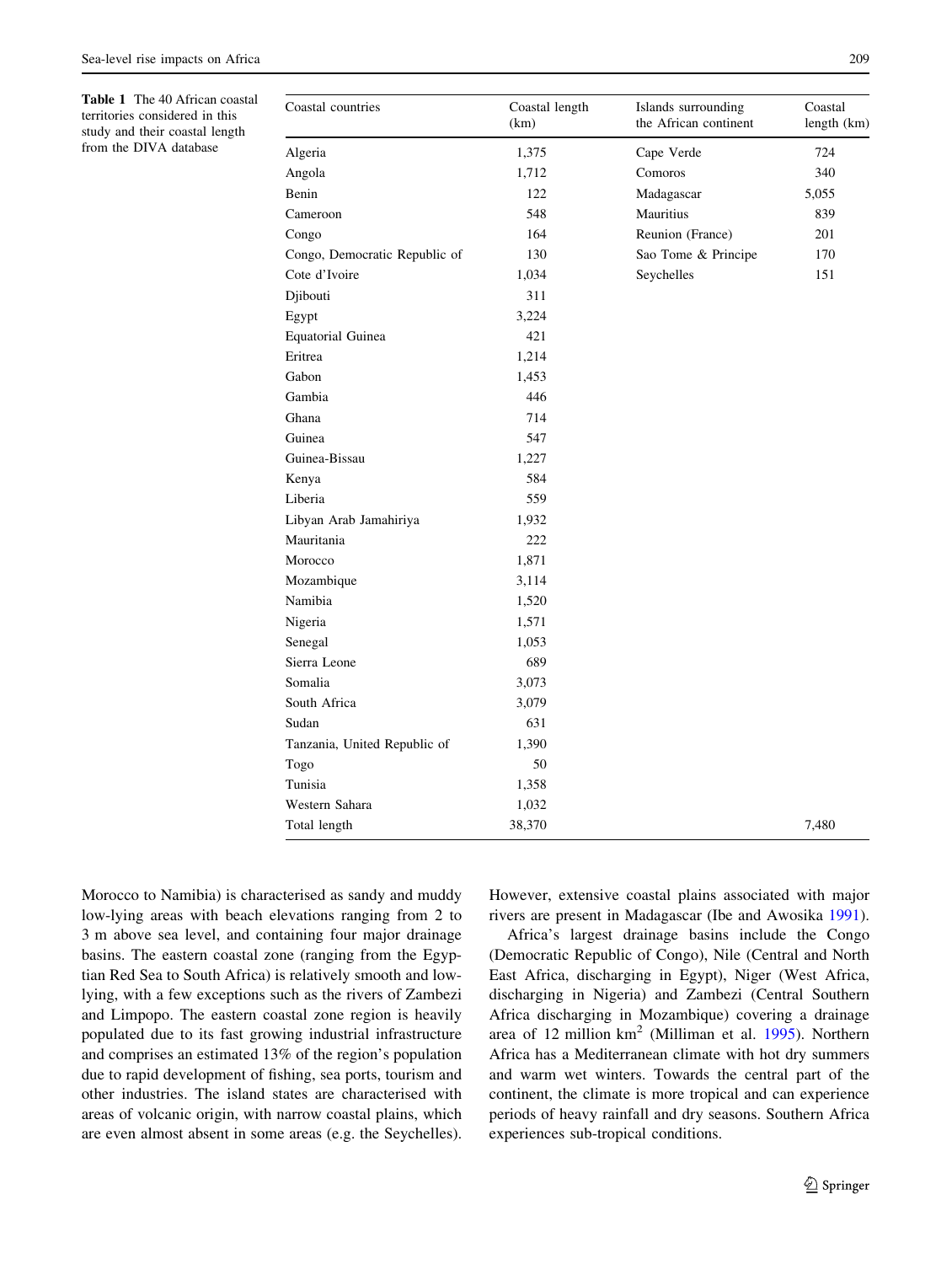Historic data  $(>50$  years) of continuous sea-level rise in Africa are fairly limited compared with other global regions (Woodworth et al. [2007](#page-17-0); PSMSL [2007;](#page-16-0) Menendez and Woodworth [2010](#page-16-0)). This hinders the assessment of coastal impacts and vulnerability, as it is unknown how sea-levels have changed with respect to other global areas, and there are little quantitative data concerning local up-lift and subsidence. Given the geological nature of Africa's coast, the latter effect is expected to be small except in the vicinity of deltas where both natural and human-induced subsidence may play an important role (Ericson et al. [2006](#page-15-0); Syvitski et al. [2009\)](#page-16-0). The deficiency of data has been addressed by the implementation of new tide gauges in recent decades.

Africa has a population of 1 billion people (2009 estimate, Earth Trends [2009\)](#page-15-0), and a land area of about 30 million  $km^2$  (Vörösmarty et al. [2000\)](#page-17-0). Of Africans, 28% live within 100 km of the coast (excluding small islands), despite this only representing 11% of the land area (Singh et al. [1999](#page-16-0)). The continent has around 320 coastal cities with more than 1,00,000 inhabitants, and nearly 56 million people presently live in low elevation coastal zones (defined as land up to 10 m above sea level). Of these, 60% live in coastal urban areas (UN-HABITAT [2008\)](#page-16-0), where there are high concentrations of residential, industrial, commercial, agricultural, transportation, tourist, educational and military facilities (Ibe and Awosika [1991](#page-15-0)). These urban areas are expected to grow substantially during this century (Singh et al. [1999](#page-16-0)) and thus are a main focus for sea-level rise impacts and adaptation needs. Elsewhere coastal population density is low.

Sea levels are expected to rise around Africa, and expected impacts of climate change and sea-level rise include flooding, salt water intrusion, loss of beaches and recreational activities including tourism, loss of infrastructure, changes to river flows and outputs on the coast, reduced productivity of coastal fisheries and coral bleaching (Elasha et al. [2006](#page-15-0)). Previous studies indicate that many coastal African countries are highly vulnerable to climate change and sea-level rise, leading to increased rates of coastal erosion and flooding of low-lying coasts (Ibe and Awosika [1991](#page-15-0); de la Vega-Leinert et al. [2000](#page-15-0)). This could endanger large areas and place significant populations at risk. The impacts of climate-induced sea-level rise, which in some places such as deltas may be accentuated by local subsidence, could exacerbate existing problems through increased coastal erosion, more persistent flooding, wetland loss, increased salinisation of aquifer and groundwater, which all would impose significant impacts on African communities and economies (Ibe and Awosika [1991](#page-15-0); Desanker et al. [2001\)](#page-15-0).

Dasgupta et al. [\(2009\)](#page-15-0) ranked 84 developing countries for population potentially exposed to a 1-m sea-level rise (considering existing condition at the time of study and assuming no defences). Egypt, Mauritania, Tunisia and Benin are in the top ten most effected countries. Ericson et al. [\(2006\)](#page-15-0) considered six major African deltas and relative sea-level rise as part of a global study. They estimated that about 1.4 million people could be displaced by present rates of relative sea-level rise from 2000 to 2050, with over 90% of these in the Nile delta. Syvitski et al. ([2009\)](#page-16-0) identified the Nile and Niger deltas as being the most threatened of the African deltas due to subsidence and human interference, with the Limpopo and Congo deltas being least threatened.

Previous studies showed that with a mean global sealevel rise of only 0.38 m combined with population growth scenarios and no protection upgrade, the average number of people that experience annual coastal flooding in Africa could increase from 1 million/year in 1990 to 70 million/ year in the 2080s (Nicholls et al. [1999\)](#page-16-0). UN-HABITAT [\(2008](#page-16-0)) also suggests that many of the major coastal cities around the continent will be affected by rising sea levels, and the impacts could be severe due to the lack of preparedness and adaptation via adequate drainage, embankments and soft engineering to withstand extreme weather conditions. A study on impacts of storm surges in coastal areas also revealed that about 30 million people around the African Atlantic and Indian Ocean coasts live within the flood hazard zone (i.e. the potentially exposed population), out of which about 2 million people per year could potentially be flooded in the 2020s (Nicholls [2006\)](#page-16-0). Many agricultural areas are located in the coastal zone, and these too would be threatened by flooding and salinisation, having impacts for food supplies and industrial products, such as wood or oil (Nyong [2005](#page-16-0)). Depending on the magnitude of the losses, this could have knock-on socioeconomic impacts for the whole country or region. Nicholls [\(2006](#page-16-0)) identified Mozambique, Tanzania and Madagascar as being particularly vulnerable countries to increased flooding, as they experience tropical storms and these may intensify (Meehl et al. [2007](#page-16-0)).

Nicholls et al. [\(2008](#page-16-0)) estimated the exposure of the world largest port cities to coastal flooding due to storm surges. Globally, they identified 136 port cities (with 19 in Africa) with a population greater than 1 million people. They found that Africa is ranked as the third and fourth highest continent in terms of port city's population exposure (more than 2.6 million people in the coastal floodplain in 2005) and asset exposure (about US\$ 42 billion of assets in the floodplain in 2005), respectively. Given the low wealth and poor development of flood management in Africa, this existing exposure is of concern. Alexandria (Egypt) and Abidjan (Cote d'Ivoire) are ranked in the top twenty list of world port cities for population exposure to coastal flooding in 2005. Taking high-end scenarios of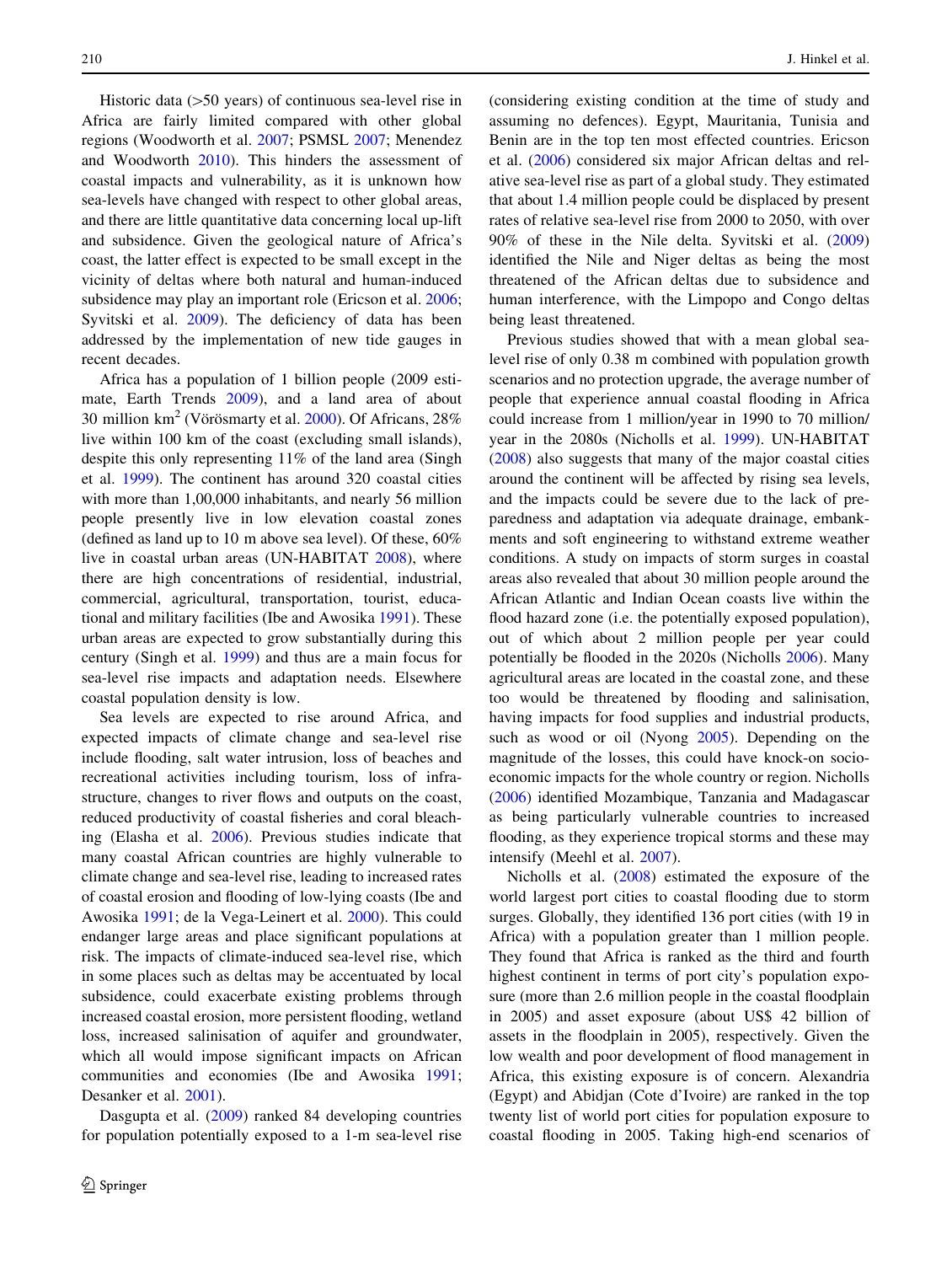socio-economic, climate and non-climate trends, in the 2070s, the total population and assets exposed in the nineteen African port cities grow to 13.3 million people and US\$ 998 billion of assets, respectively. Three cities contain the bulk of this exposure: Alexandria (Egypt), Lagos (Nigeria) and Abidjan (Cote d'Ivoire). In contrast, other large port cities have relatively small exposure, such as Cape Town (South Africa), Dar es Salaam (Tanzania; see Kebede and Nicholls [2011\)](#page-16-0), Tripoli (Libya) and Luanda (Angola) reflecting the steeper nature of the coasts at these cities. The study also reveals that from 2005 to the 2070s, smaller cities (in terms of population and wealth) such as Mogadishu (Somalia) and Luanda (Angola) could experience a rapid increase in population and asset exposure posing significant challenges for local communities to adapt to these changes.

A number of national and sub-national studies have also provided estimates of impacts, adaptation and vulnerability to sea-level rise around the Africa coast. Examples of country-level studies include Egypt, in particular the Nile delta (El-Raey [1997;](#page-15-0) El-Raey et al. [1999](#page-15-0); Frihy [2003](#page-15-0)), Gambia (Jallow et al. [1996,](#page-16-0) [1999;](#page-16-0) Hinkel [2010](#page-15-0)), Morocco (Snoussi et al. [2009\)](#page-16-0), Senegal (Dennis et al. [1995;](#page-15-0) Hinkel [2010\)](#page-15-0), Nigeria (French et al. [1995\)](#page-15-0) as well as National Communications to the United Nations Framework Convention on Climate Change. City studies have been conducted for Alexandria (El Raey et al. [1995](#page-15-0)), Accra (Appeaning Addo et al. [2008](#page-15-0)), Dar es Salaam (Kebede and Nicholls [2011\)](#page-16-0) and Mombasa, Kenya (Kebede et al. [2011](#page-16-0)). Comparison between studies is, however, difficult due to the variety of methods and socio-economic and sea-level scenarios used as well as in parameters considered (de la Vega-Leinert et al. [2000](#page-15-0)).

<span id="page-4-0"></span>This review shows a continent that is changing rapidly with a growing population and economy and strong trends of urbanisation. However, the continent remains poor and, for example, rapidly expanding coastal cities have little or no formal flood management. Furthermore, delta areas such as the Nile are changing rapidly primarily due to human interference. Hence, Africa's coast will look quite different in 50 years. Climate change and sea-level rise are additional problems that could cause significant impacts, especially if there is no preparation for these changes. The lack of data on Africa's coast is especially striking, and this is a major barrier to better analysis. Missing data include information on present rates of sea-level change and coastal geomorphology through to good data on socioeconomic trends. Good coastal environmental management depends on this type of information, and it should be a priority to improve collection and management. This suggests a need for national, regional and international efforts to collect data, including through remote sensing techniques.

#### Methodology

This paper applies the model DIVA (Dynamic Interactive Vulnerability Assessment), which is an integrated model of coastal systems that assesses biophysical and socio-economic impacts of sea-level rise and socio-economic development [\(www.diva-model.net\)](http://www.diva-model.net). DIVA is based on a data model that divides the world's coast into 12,148 variable length coastal segments and associates up to 100 data values with each segment (Vafeidis et al. [2005](#page-17-0), [2008](#page-17-0)). The first version of the DIVA model was developed as part of the DIVA Tool in the EC-funded project DINAS-COAST (Dynamic and Interactive Assessment of National, Regional and Global Vulnerability of Coastal Zones to Climate Change and Sea-Level Rise; DINAS-COAST Consortium [2006;](#page-15-0) Hinkel and Klein [2009](#page-15-0)). Here, the DIVA model version 3.2.0 is used together with the DIVA database version 1.8.0.

DIVA combines global sea-level rise scenarios due to global warming with estimates of local vertical land movement. These local components vary from segment to segment and are taken from the global model of glacial isostatic adjustment of Peltier ([2000a](#page-16-0), [b\)](#page-16-0). For segments that occur at deltas, we assumed an additional 2 mm/year subsidence due to natural sediment compaction. Subsidence may be much greater in deltas and susceptible cities due to human agency, e.g., Nicholls ([1995\)](#page-16-0), Ericson et al. [\(2006](#page-15-0)), Syvitski et al. [\(2009](#page-16-0)), but this has not been considered in this analysis due to a lack of consistent information.

Based on the relative sea-level rise, DIVA assesses three types of biophysical impacts: (1) dry land loss due to coastal erosion, (2) coastal flooding and (3) salinity intrusion in deltas and estuaries. The flooding of the coastal zone caused by sea-level rise and associated storm surges is assessed for both sea and river floods (the backwater effect) and taking into account the effects of dikes. Extreme water levels produced during storm surges are displaced upwards with the rising sea level, following twentieth century observations of extreme sea-level rise (e.g. Zhang et al. [2000](#page-17-0); Woodworth and Blackman [2004](#page-17-0); Menendez and Woodworth [2010](#page-16-0)). Based on these flood frequencies, as well as on land elevations, population densities, dikes and relative sea level, the expected number of people flooded annually (people flooded, hereafter) is estimated over time. In a similar way, the expected monetary value of damage caused by sea and river floods is estimated based on a damage function logistic in flood depth (Tol et al., in preparation).

We run DIVA with and without applying protection options. In the no adaptation strategy (NO), impacts are assessed following the traditional impact assessment approach without applying any adaptation options. In the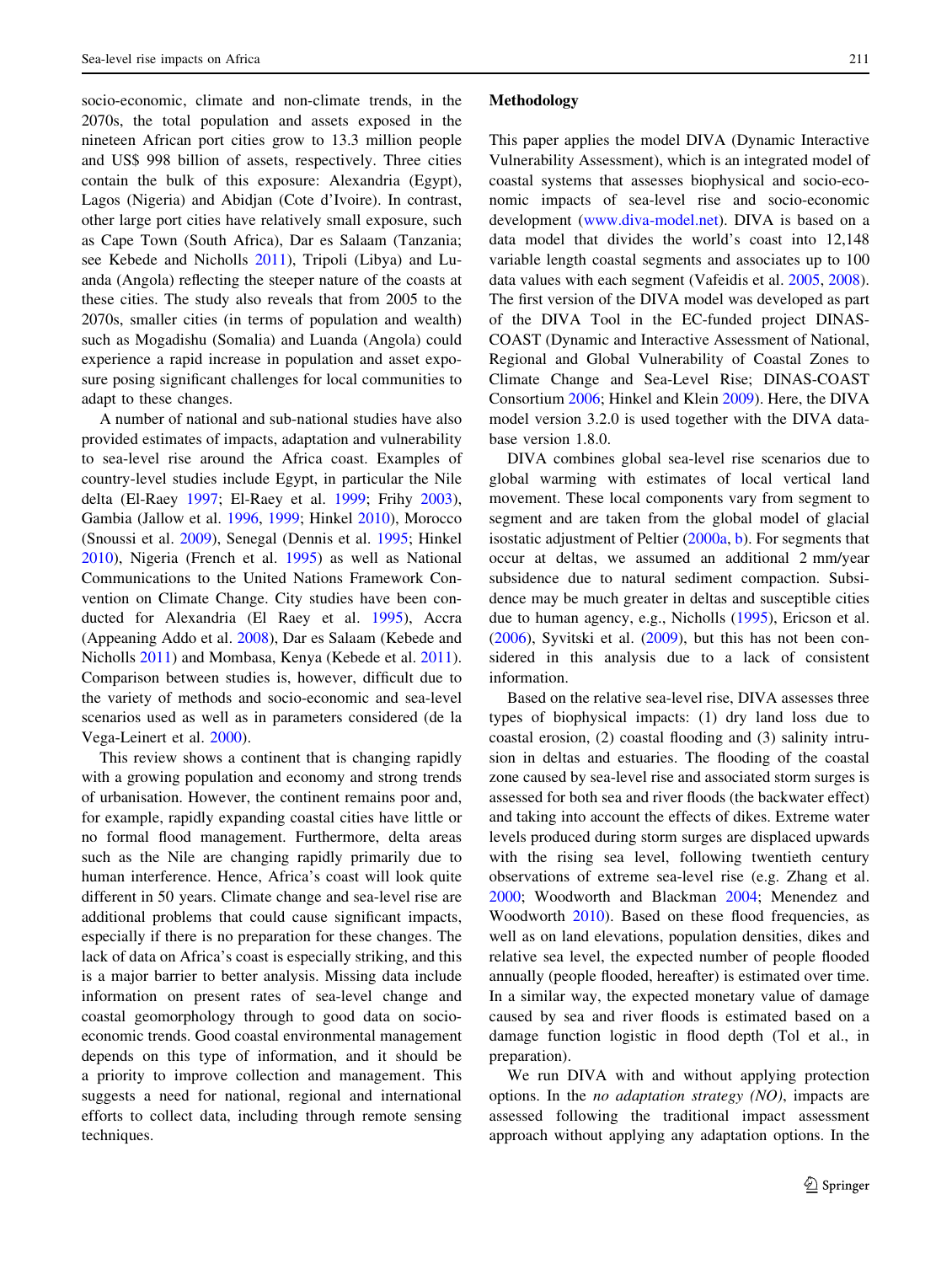| Table 2 Overview of the ten simulations considered in this paper |  |  |  |  |  |  |
|------------------------------------------------------------------|--|--|--|--|--|--|
|------------------------------------------------------------------|--|--|--|--|--|--|

| <b>Scenarios</b>                                     | Temperature rise<br>in 2100 compared<br>to pre-industrial $(^{\circ}C)$ | Global mean<br>sea-level rise<br>in 2100 compared<br>to the level<br>of $1995$ (cm) | Simulation<br>without<br>adaptation | Simulation<br>with<br>adaptation |
|------------------------------------------------------|-------------------------------------------------------------------------|-------------------------------------------------------------------------------------|-------------------------------------|----------------------------------|
| No sea-level rise scenario (NOSLR)                   | 0                                                                       | $\theta$                                                                            | $NOSLR+NO$                          | $NOSLR+AD$                       |
| IMAGE 'business as usual' scenario (IBAU)            | 4                                                                       | 64                                                                                  | $IBAU+NO$                           | $IBAU+AD$                        |
| IMAGE mitigation scenario (I450)                     |                                                                         | 42                                                                                  | $I450 + NO$                         | $I450+AD$                        |
| Rahmstorf (2007) 'business-as-usual' scenario (RBAU) | 4                                                                       | 126                                                                                 | $RBAU+NO$                           | $RBAU+AD$                        |
| Rahmstorf (2007) mitigation scenario (R450)          | 2                                                                       | 104                                                                                 | $R450+NO$                           | $R450+AD$                        |
|                                                      |                                                                         |                                                                                     |                                     |                                  |

adaptation strategy (AD), flood risk is reduced through the construction of new and the increase in height of existing flood defences, and beach erosion is reduced through nourishment. Note that no adaptation measures are considered for salt water intrusion.

The adaptation options considered in response to flooding are dikes, drawing on the experience of Delft Hydraulics (now Deltares), including its application in the global analysis of Hoozemans et al. ([1993\)](#page-15-0). In the no adaptation strategy, it is assumed that no flood defences are currently in place at Africa's coast. This assumption was made because there are no empirical data on actual dike heights available for Africa, and only a few places in Africa have substantial protection measures in place, in particular the Nile delta in Egypt adjacent to Alexandria.

In the adaptation strategy, it is assumed that dikes are raised based on a demand function for safety, which is increasing in per capita income and population density, but decreasing in the costs of dike building. This function was derived econometrically based on empirical data of actual protection levels in Europe (Tol [2006](#page-16-0)). This function was also applied to estimate initial dikes heights for the base year of 1995, as no empirical data on actual dike heights were available. For a detailed presentation of the flooding model, see Tol ([2006\)](#page-16-0) and Tol et al. (in preparation).

<span id="page-5-0"></span>Dike costs are estimated in terms of costs of dike building/upgrading and dike maintenance (including operation costs). Operational costs reflect the costs of drainage landward of the dike, such as drain clearance and pumping costs: without drainage, this land would often become waterlogged or flooded due to rainfall and rising water tables, combined with the lack of natural drainage. Most of the data that was found on dike maintenance and operation cost came from the Netherlands (IPCC CZMS [1990](#page-15-0); Verhagen [1998](#page-17-0); Kok et al. [2008](#page-16-0)). A range of estimates of maintenance and operational values were identified, with river dikes being consistently lower in cost, reflecting the lack of wave loadings. Maintenance costs as high as 2% were identified in some cases (UNCTAD [1985](#page-16-0); Smedema et al. [2004](#page-16-0)). Taking a conservative view, this study

assumes maintenance cost of 1% for sea-dikes and 0.5% for river-dikes following Nicholls et al. [\(2010b](#page-16-0)).

In response to beach erosion, nourishment (placing of additional sand onto existing beach areas) is considered. Volumetric demand and different cost classes are applied to determine the cost. The cost classes range between US\$ 3 to US\$ 12 per cubic meter sand depending on how far the sand for nourishment needs to be transported, as well as on the presence of tourism, because if beaches are not used for tourism cheaper shore (i.e. underwater) nourishment can be applied (Hinkel et al., in preparation). In the no adaptation strategy, beaches are not nourished. In the adaptation strategy, beaches are nourished following a cost-benefit approach.

We analyse five sea-level scenarios (Table [2\)](#page-5-0). The first two scenarios were developed in the context of the project ADAM (Adaptation and Mitigation; [www.adamproject.eu](http://www.adamproject.eu); van Vuuren et al. [2009](#page-17-0)) with the IMAGE model (version 2.4). The first scenario is a 'business-as-usual' scenario (termed IBAU hereafter) that does not include any policy efforts towards mitigation of climate change and leads to a 4"C increase of global mean temperature in 2100 compared to pre-industrial levels. The second scenario is a stringent mitigation scenario (termed I450 hereafter) that corresponds to the ambition to limit global mean temperature increase to no more than 2"C compared to pre-industrial levels. This scenario aims at stabilising greenhouse gas concentrations in the atmosphere at around 450 ppm  $CO<sub>2</sub>$ eq, after an initial overshoot to about 510 ppm  $CO<sub>2</sub>$ eq. In order to achieve the 2"C target, emissions would have to peak around 2020 and subsequently decline to zero (or lower) by the end of the century (Meinshausen et al. [2009](#page-16-0)).

For the climate change and sea-level rise components of the scenarios, the IMAGE model includes the MAGICC model to compute uniform global mean sea-level change, in combination with a pattern scaling method to obtain grid level changes for temperature. The global mean sea-level projections attained are in a similar range than the estimates given in the Fourth Assessment Report (Meehl et al. [2007](#page-16-0)). The no-mitigation scenario leads to about 64 cm of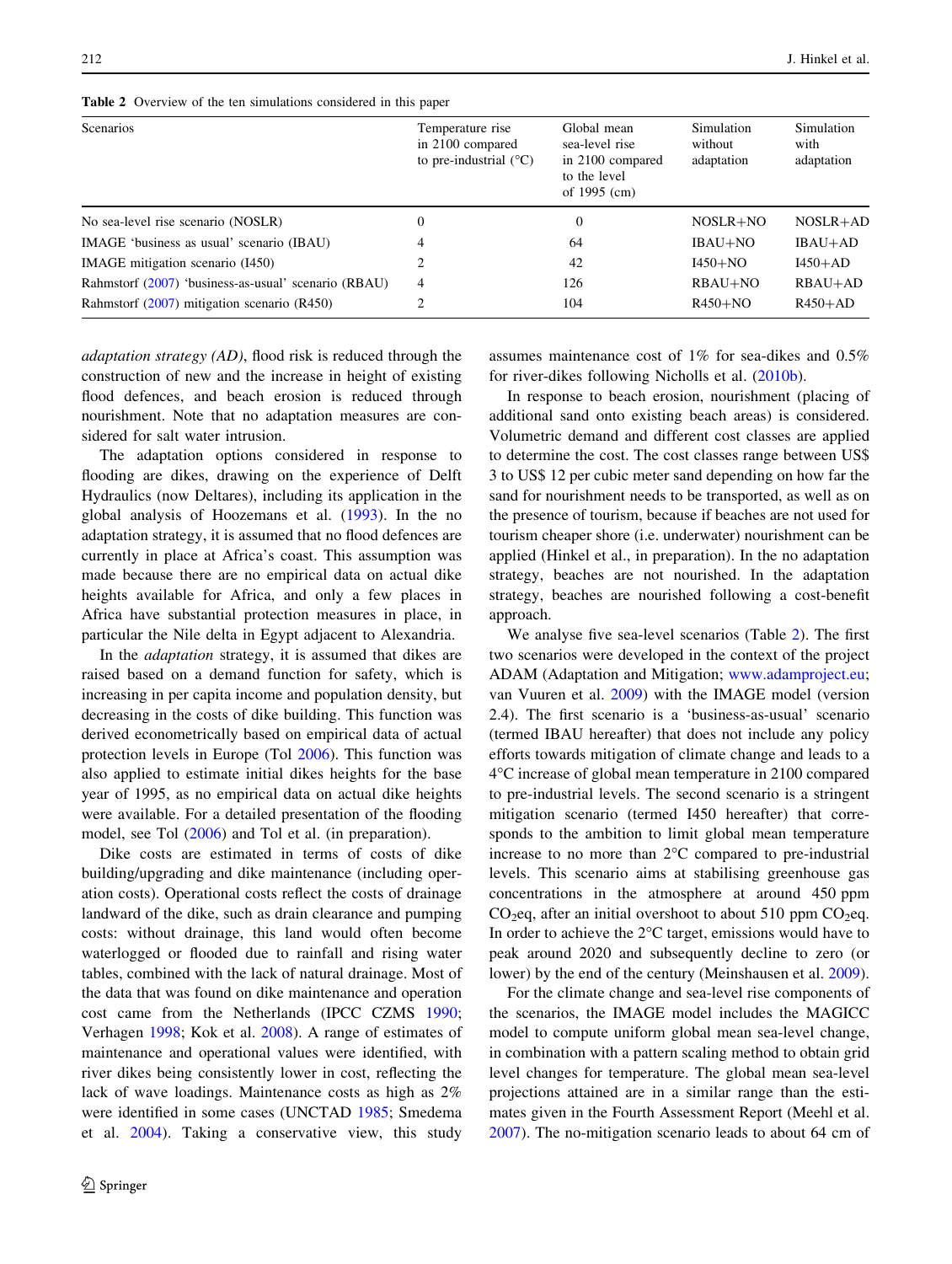

Fig. 1 Global mean sea-level rise under the Rahmstorf and IMAGE scenarios used in this paper

global mean sea-level rise and the mitigation scenario to 42 cm in 2100 compared to 1995 levels (Fig. [1\)](#page-6-0).

To explore a wider range of uncertainty for sea-level rise, we use a third scenario (called RBAU hereafter) based on Rahmstorf [\(2007](#page-16-0)) who predicted a higher rate of sealevel rise than Meehl et al. [\(2007](#page-16-0)) based on empirical relationships between past temperatures and sea-level rise. From this third scenario, we derive a fourth 'high sea-level rise mitigation' scenario (called R450 hereafter) by assuming that stabilising emissions at  $450$  ppm  $CO<sub>2</sub>$ eq through mitigation would lower sea-level rise by the same absolute amount than mitigation lowers sea-level rise in the 'conservative' estimates produced with the IMAGE/MA-GICC model (i.e. the 22 cm difference between IBAU and I450 in 2100). This assumption can not be defended physically due to a lack of physical models that are able to predict the effects of global warming (and hence mitigation) on ice sheet discharge which is responsible for the higher-end sea-level rise projections (Rahmstorf [2007](#page-16-0)). Analytically, this assumption is useful, because it allows to compare the sensitivity of impacts under higher sea-level rise conditions with the ones under lower conditions.

Finally, for analytical reasons, we also include a scenario that assumes no rise in global mean sea-level (called NOSLR). Under this scenario, local sea level will still change due to uplift/subsidence as described in the last Section.

All scenarios assume the same socio-economic development in terms of population and GDP growth (Fig. [2](#page-6-0)). This socio-economic development pathway was projected with the IMAGE model, assuming autonomous technological progress and the worldwide diffusion of goods and services result in a convergence between world regions. It also reflects that estimates of population growth for twenty-first century have generally been revised downwards since the development of the SRES scenarios (van Vuuren et al. [2007](#page-17-0)). Changes are assumed to be uniform within countries, and hence, net coastward migration is not considered here. The choice to have only one socio-economic scenario is motivated by the goal of this paper to explore the effects of mitigation and adaptation on sea-level rise impacts. Fixing the socioeconomic scenario helps to keep the results analytically tractable and to investigate the uncertainty surrounding the rate and magnitude of sea-level rise and the effects of adaptation.

Each of the five scenarios is run together with the no adaptation strategy (symbolised as  $+NO$ ) and with the adaptation strategy that raises dikes and nourishes beaches as described above (symbolised as  $+NO$ ). Table [2](#page-5-0) summarises the ten simulations thus attained.

# Results

This section presents a summary of the physical impacts, damage and adaptation costs of the impacts of sea-level rise on Africa for the four sea-level rise scenarios from 2000 to 2100. The top 15 countries are ranked for each parameter.

<span id="page-6-0"></span>

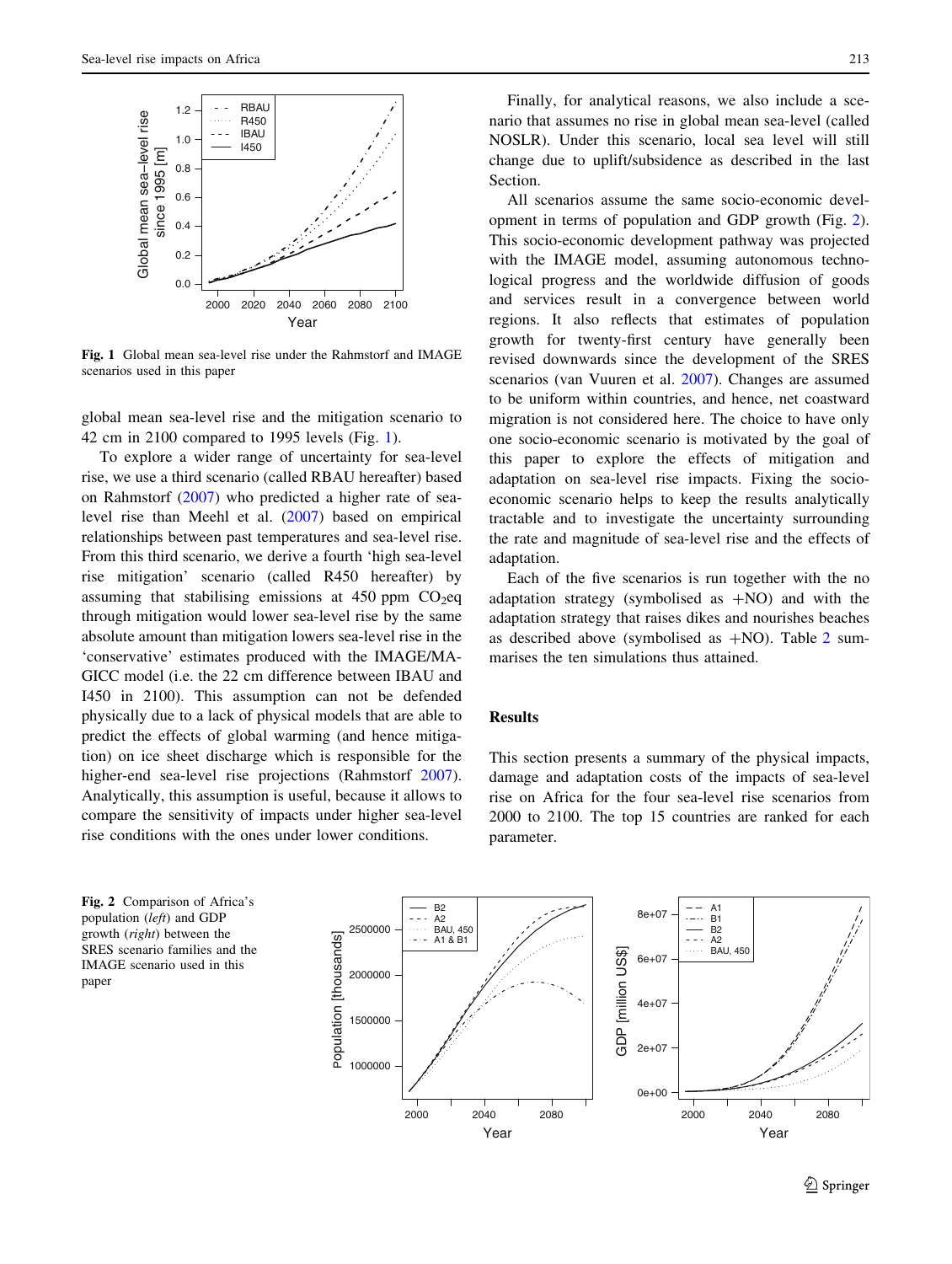

Fig. 3 Number of people flooded per year from 2000 to 2100 for Africa as a whole under the simulations without adaptation

### People flooded

People flooded consider the expected number of people subject to annual flooding taking into account coastal topography, population and defences, as well as sea level.

Assuming that there are no protection measures currently in place, the number of people flooded assessed with DIVA is just below 5 million people per year (0.6% of Africa's population) in the base year of 2000 (Fig. [3\)](#page-7-0). As described in the last section, this number does not take into account protection measures that are currently in place in the Nile delta in Egypt adjacent to Alexandria (and possibly in some other flood-prone areas in Africa) due to the difficulty of obtaining data on these. Assuming uniform protection levels of 1-in-10 years and 1-in-100 years in Egypt and no protection for the rest of Africa in 2000 lowers the number of people flooded for the whole of Africa to 3.4–3.8 million people per year, respectively.

Assuming no adaptation, the number of people flooded increases throughout the century under all scenarios considered (Fig. [3](#page-7-0)). Under the no sea-level rise scenario, the number increases to about 12 million people per year in 2100, due to population increase and local sea-level rise caused by subsidence. Under the conservative IBAU scenario, about 19 million people will experience flooding at least once a year in 2100, and under the high sea-level rise RBAU scenario, it will be 27 million people if no adaptation measures are taken. Under both scenarios, mitigation reduces the impacts by about 3 million people per year.

On a country level and assuming no adaptation, Egypt, Mozambique and Nigeria are the countries most affected in 2100 under the RBAU scenario with over 8, 5 and 3 million people flooded per year, respectively (Fig. [4\)](#page-7-0). In relative terms Guinea-Bissau, Mozambique and Gambia are the countries most affected with above 10% of their populations expected to be flooded annually under the RBAU scenario in 2100. The rank order of the most affected countries does not change significantly with the different sea-level rise scenarios. The contribution of population increase to the total impacts is most significant for countries with densely populated deltas such as Guinea-Bissau and Mozambique, as shown by the scenario that only considers socio-economic development but no global mean sea-level rise (NOSLR).

Assuming adaptation in terms of building and upgrading dikes reduces the number of people flooded in 2100 by factors above 100 compared to the no adaptation simulations. Under IBAU about 0.07 million, people will be flooded annually for Africa as a whole in 2100, and under RBAU, it will be about 0.20 million. Under the RBAU scenario, most of these people are again located in Mozambique, Nigeria and Egypt (Fig. [5\)](#page-8-0). Mozambique is also the most affected country in relative terms followed by



<span id="page-7-0"></span>Fig. 4 Absolute (left) and relative (right) numbers of people flooded per year for the 15 highest ranking African coastal countries in 2100 under the simulations without adaptation. Countries are ranked as to their values under the Rahmstorf BAU scenario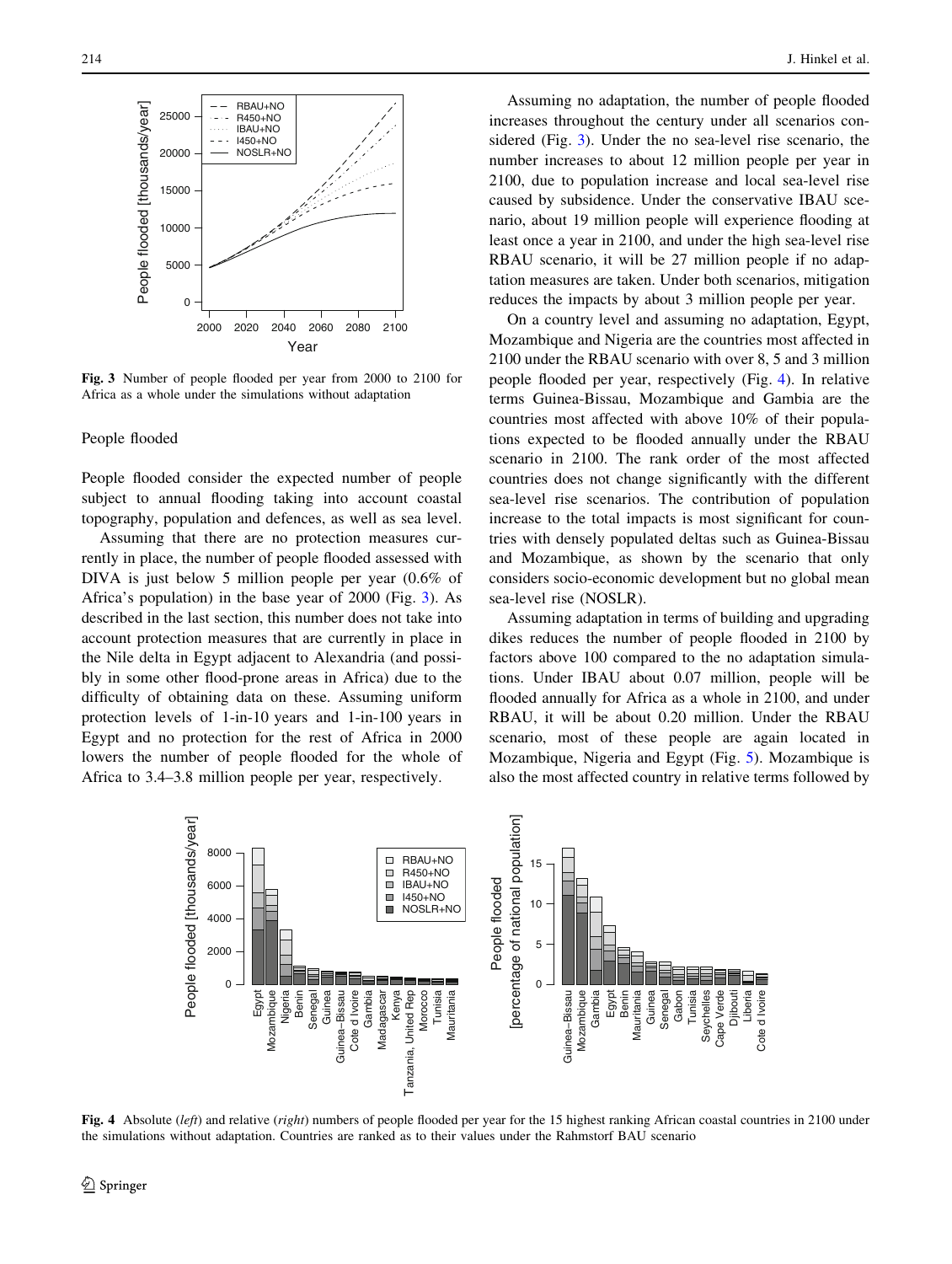

Fig. 5 Absolute (left) and relative (right) numbers of people flooded per year for the 15 highest ranking African coastal countries in 2100 under the simulations with adaptation. Countries are ranked as to their values under the Rahmstorf BAU scenario





Guinea-Bissau. The relatively high numbers of people flooded in these countries despite the protection efforts being made reflects their low coastal GDP densities which means that less money is spent on building dikes, resulting in lower protection levels and more frequent floods.

Forced migration (due to erosion)

Under forced migration, we consider the number of people forced to migrate due to land loss by erosion. We do not consider migration due to more frequent flooding to avoid double counting with flood impacts above.

<span id="page-8-0"></span>Generally, the number of people forced to migrate is more sensitive to changes in sea-level rise (Fig. [6\)](#page-8-0) than the number of people flooded discussed above. Under the conservative no-mitigation scenario (IBAU), about 15 thousand people are expected to migrate every year in 2100 due to the lost of land. Under the high-end no-mitigation scenario (RBAU), 40 thousand people per year are expected to migrate. In both cases, mitigation reduces these numbers by about 8 thousand per year. Adaptation reduces these numbers by about 75%.

On a country level (Fig. [7](#page-9-0)) and in absolute terms, Nigeria, Mozambique, Egypt and Cote d' Ivoire are the countries most affected with 4–11 thousand people forced to migrate per year in 2100. Under the NOSLR scenario, migration is negligible for most countries except those that have higher rates of local sea-level rise due to subsiding deltas such as Egypt and Nigeria. The ranking of countries does not differ significantly between the conservative and high sea-level rise scenarios. Adaptation in terms of nourishment reduces migration by about 75%. The effect of mitigation is roughly in the same range for both the high and low sea-level rise scenarios.

### Damage cost

Damage costs are the annual expected cost of economic damage caused by coastal flooding, dry land loss, salinity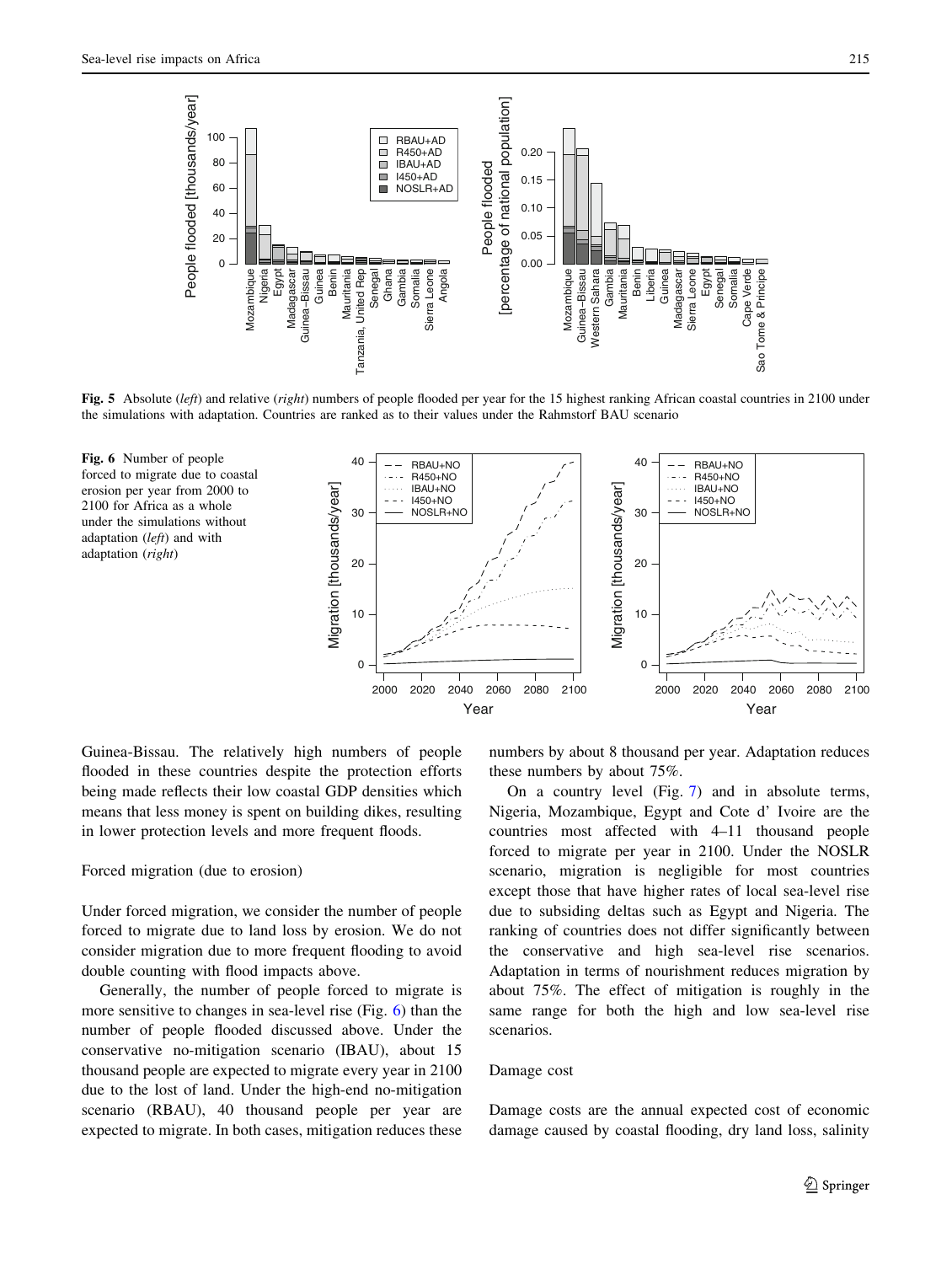Fig. 7 Number of people forced to migrate due to coastal erosion per year for the 15 highest ranking African coastal countries in 2100 under the simulations without adaptation (left) and with adaptation (right). Countries are ranked as to their values under the Rahmstorf BAU scenario



intrusion and forced migration. Costs are represented in undiscounted 1995 US\$.

Assuming no adaptation and no global mean sea-level rise (NOSLR $+$ NO), damage costs in Africa as a whole increase significantly with time, reaching approximately US\$ 3.4 billion per year in 2100 (Fig. [8\)](#page-9-0). This mainly reflects the cost of sea-floods that occur without climate change due to present-day climate variability (i.e. extreme water levels) and increasing wealth. The same uncertainty exists for these costs as for people flooded as these damage costs assume no defences.

Still assuming no adaptation but adding global meansea-level rise, damage costs increase to US\$ 5.8 billion per year for the unmitigated conservative sea-level rise scenario (IBAU) and US\$ 8.9 billion per year for the unmitigated high sea-level scenario (RBAU). Under the last two scenarios, mitigation is roughly equally effective in reducing damages in 2100 by about US\$ 1 billion compared to the no-mitigation cases. Under all scenarios, sea floods make up the greatest part of the damage cost followed by salinity intrusion and migration costs. Over the century, the shares of salinity intrusion and migration costs increase.

Adaptation significantly reduces the damage costs (Fig. [8\)](#page-9-0). Under all scenarios, damage costs in 2100 are only roughly half of those under the simulations without adaptation. With adaptation, salinity intrusion contributes with the largest part to the damage costs with growing shares of sea flood cost and migration cost towards the end of the century under the higher-end sea-level rise scenarios. This suggests that Africa faces significant challenges to keep up with higher-end rises in sea-level because the upgrading of dikes and the nourishment of beaches made possible through the increasing wealth is jeopardised by the fast rises in sea-level expected under the high-end scenarios towards the end of the century. The costs of salinity intrusion continue to grow since adaptation measures are not considered here.

Without adaptation, Egypt is by far the country most affected in absolute terms with damage costs of above US\$ 5 billion per year in 2100 under the high-end no mitigation scenario (RBAU), which constitutes about one half of the



<span id="page-9-0"></span>Fig. 8 Annual damage cost in 2000, 2050 and 2100 for Africa as a whole under the simulations without adaptation (left) and with adaptation (right)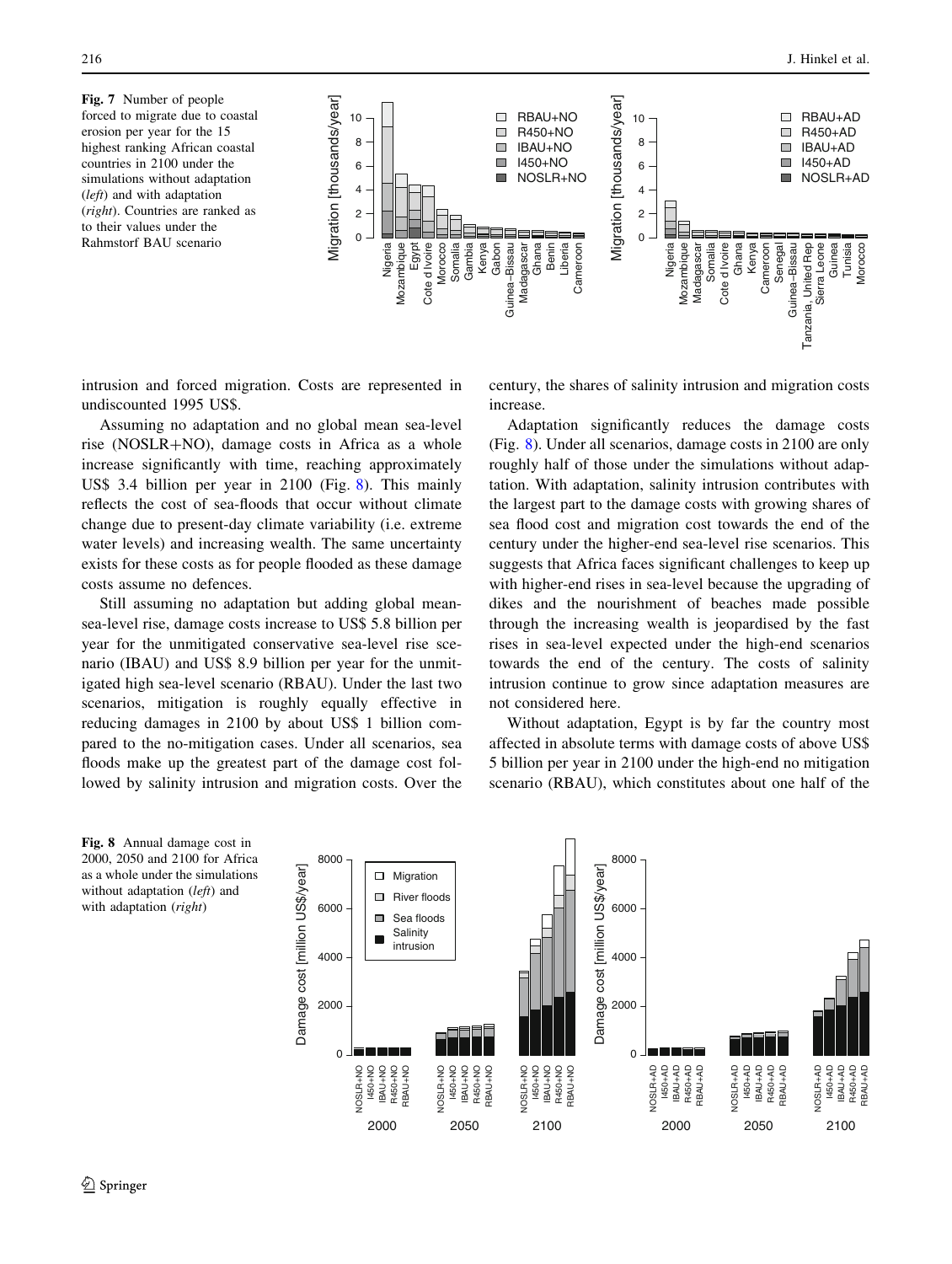Fig. 9 Absolute (left) and relative (right) annual damage cost for the 15 highest ranking African coastal countries in 2100 under the simulations without adaptation. Countries are ranked as to their values under the Rahmstorf BAU scenario



damage cost of Africa as a whole (Fig. [9](#page-10-0)). In relative terms, Mozambique, Guinea-Bissau and Egypt stand out with an estimated damage costs of over 0.25% of national GDP in 2100 under the same scenario.

The group of most affected countries does not change significantly when assuming adaptation (Fig. [10\)](#page-10-0). Again, Egypt stands out as the most affected country in absolute terms with damage costs above US\$ 3 billion per year. In relative terms, this time Mozambique is most affected closely followed by Guinea-Bissau and Egypt with damages amounting to over 0.15% of national GDPs in 2100 under the RBAU scenario.

The African countries differ greatly in their sensitivity to changes in sea-level rise under the simulations with adaptation (Fig. [10\)](#page-10-0). Mozambique, Egypt, Guinea-Bissau and Gabon already experience high damage costs under the NOSLR scenario and are thus not sensitive to relative small changes in lower-end sea-level rise. Other countries, such as Gambia, Senegal, Benin and Cap Verde, experience relatively little damage under the NOSLR scenario, but show a high sensitivity to small rises in sea-level rise.

The differential sensitivities of the countries to adaptation are predominantly a result of the proportion between salinity intrusion cost and the total damage cost. The total damage costs of Egypt and Gabon, for example, are not very sensitive to the adaptation strategy simulated here because a significant proportion of the damage costs is caused by salinity intrusion (Fig. [11](#page-11-0)) against which no adaptation measures are considered here but would potentially be available. Other countries, which do not have large coastal river/estuarine systems with salinity intrusion damages, are much more sensitive to changes in sea-level rise, because the largest proportion of the costs would be caused by sea floods.

#### Adaptation deficit

In many parts of the world, activities are not adapted to the current climate variability, which has been called adaptation deficit (Parry et al. [2009](#page-16-0)), and this needs to be considered before considering adaptation to future climate change. Using DIVA, the adaptation deficit could be considered the capital cost of building and upgrading dikes adapted to the current coastal extreme water level variability.

Assuming that no dikes would be present anywhere in Africa, the capital cost of building dikes is estimated by

<span id="page-10-0"></span>Fig. 10 Absolute (left) and relative (right) annual damage cost for the 15 highest ranking African coastal countries in 2100 under the simulations with adaptation. Countries are ranked as to their values under the Rahmstorf BAU scenario

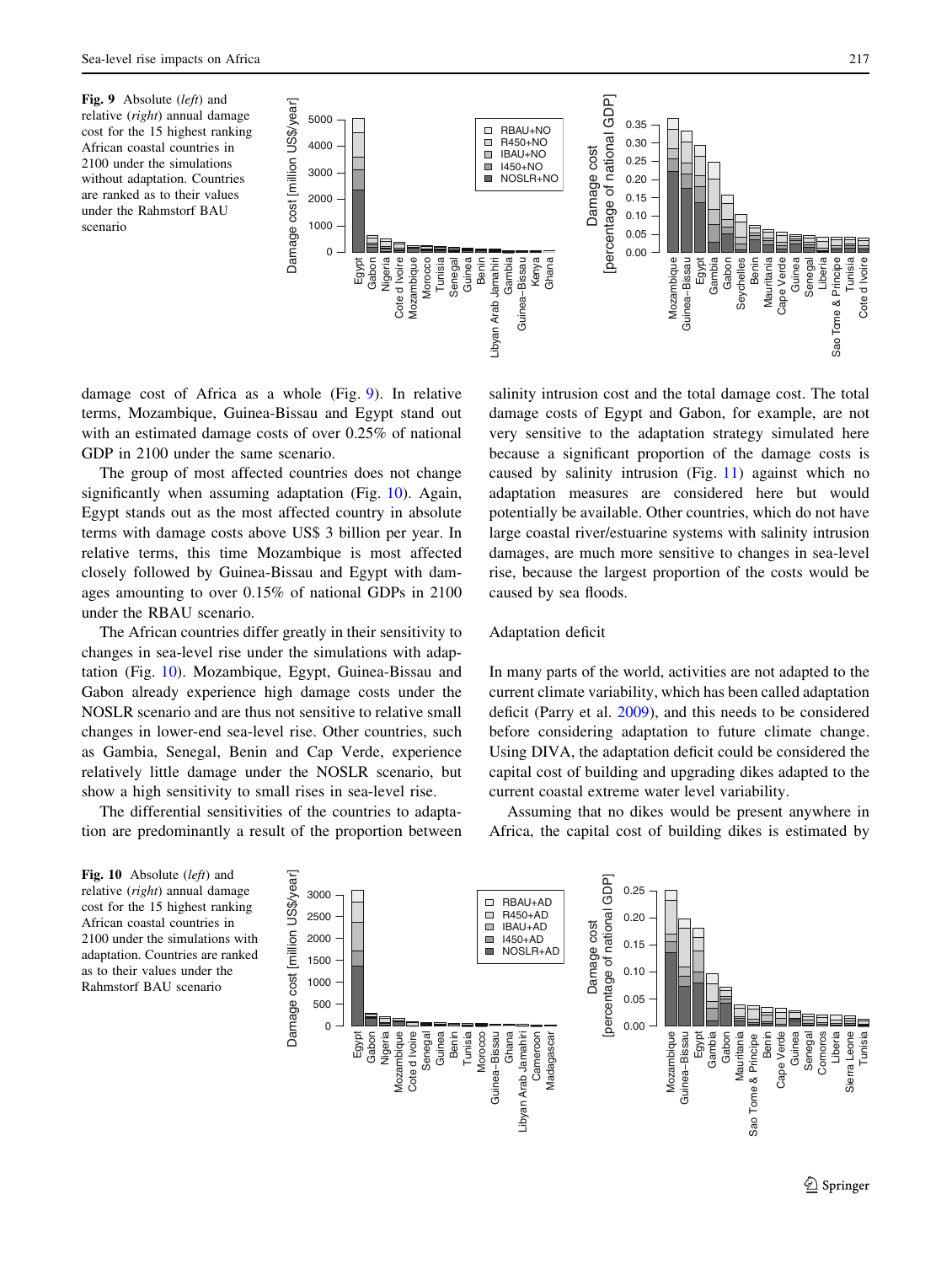

Fig. 11 The relative contribution of the different types of impacts to the annual damage cost in 2100 without adaptation (left) and with adaptation (right) under the Rahmstorf BAU scenario for the 15 highest ranked African coastal countries

DIVA to about US\$ 300 billion. The share of Egypt, which is—as mentioned before—probably the only African country that currently has dikes in place, is only about 3 US\$ billion, which means that the US\$ 300 billion is probably a reasonable estimate of Africa's current adaptation deficit with respect to coastal flooding. Usually, these costs would be distributed over time. Assuming a planning and implementation horizon for coastal defences of 50 years (Nicholls et al. [2010a](#page-16-0)) would mean that, in simple terms, US\$ 6 billion per year would need to be spent over 50 years to address the adaptation deficit. It is also important to note that these dikes need to be maintained and as the stock of dikes grows, maintenance costs will also become significant. The annual cost of maintaining the full stock of these dikes would be about US\$ 3 billion per year.

#### Adaptation costs

Adaptation costs are the annual cost of adapting to future relative sea-level rise and socio-economic development due to upgrading dikes, maintaining the upgraded parts of the dikes and nourishing beaches. These costs are calculated assuming that Africa's coast is adapted to current climate variability, which means that the adaptation costs reported below do not include the capital and maintenance costs of the dikes build to overcome the adaptation deficit as reported above.

<span id="page-11-0"></span>Dike upgrade costs make up the largest share of adaptation cost throughout the century (Fig. [12\)](#page-11-0). They decrease during the century under the lower scenarios (IBAU and I450) while they increase under the higher-end scenarios (RBAU and R450). Dike maintenance costs increase with the growing dike capital stock during the century under all scenarios reaching about US\$ 2 billion per year under the



Fig. 12 Annual adaptation cost in 2000, 2050 and 2100 for Africa as a whole under the simulations with adaptation

highest sea-level rise scenario in 2100. The figure also shows that the relatively small changes in sea-level rise attained through mitigation make a significant difference in terms of the investment in coastal adaptation that Africa requires.

The countries facing the highest absolute adaptation costs in 2100 are Somalia, South Africa, Mozambique and Madagascar (Fig. [13](#page-12-0)). Adaptation costs increase significantly for higher sea-level rises: Adaptation costs under the Rahmstorf scenarios are generally two to three times higher than those under the IMAGE scenarios. The group of countries most affected in relative terms differs considerably from the group most affected in absolute terms. In particular, Western Sahara, Guinea-Bissau, Mozambique, Somalia and Equatorial Guinea face significant relative costs with 0.3% of their national GDP that needs to be invested in maintaining and upgrading dikes as well as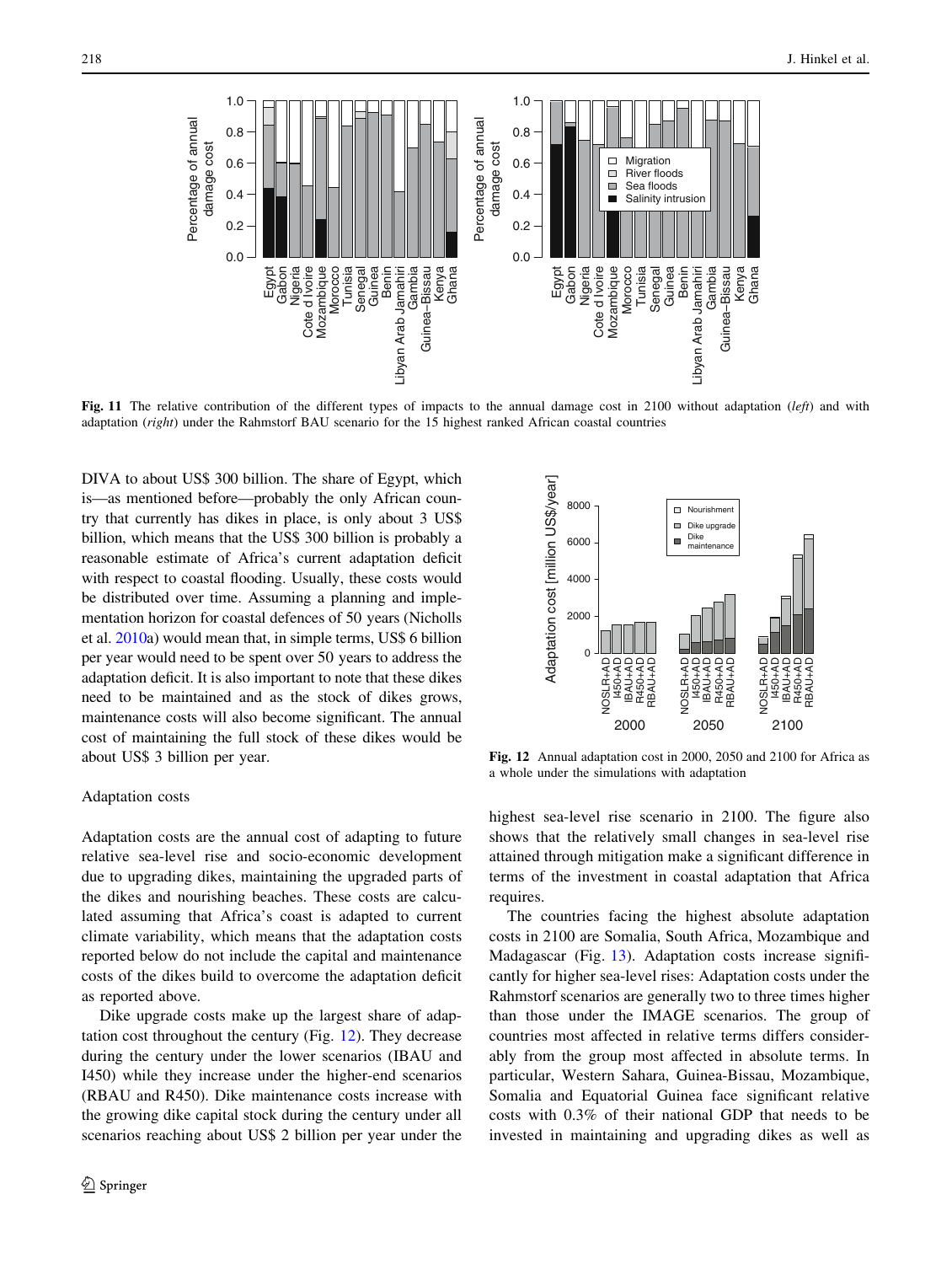Fig. 13 Absolute (left) and relative (right) annual adaptation cost for the 15 highest ranking African coastal countries in 2100 under the simulations with adaptation. Countries are ranked as to their values under the Rahmstorf **BAU** scenario



nourishing beaches throughout the century under the RBAU scenario.

# Discussion

The results show that the costs that Africa would need to spend for adapting to future sea-level rise and socio-economic development is in the same order of magnitude as the current adaptation deficit. The adaptation deficit in Africa (or elsewhere) has so far not been assessed in any detail (Parry et al. [2009](#page-16-0)) and owing to a lack of empirical data on existing defences this study could only give the rough estimate of US\$ 300 billion capital costs with about US\$ 3 billion per year for maintenance. This large deficit makes adaptation to sea-level rise following the strategy applied in this paper less likely.

Even when assuming that there would not be a current adaptation deficit in Africa, no unambiguous argument can be made in favour of protecting Africa's coasts by upgrading dikes and nourishing beaches. Table [3](#page-13-0) summarises and compares the relevant damage and adaptation costs for the lowest (I450) and highest (RBAU) sea-level scenarios considers here. For analytical reasons, we have also included a hypothetical simulation that assumes that Africa would be adapted to the current climate but does not upgrade its dikes throughout the century (i.e. initial dikes, no adaptation; NI). Assuming this and adopting a pure monetary perspective, then adaptation would only be effective towards the end of the century and for the higherend sea-level rise scenarios, because only in this case are the annual costs of adaptation smaller than the damage cost avoided through adaptation. When also taking into account the social impacts, however, a strong argument in favour of adaptation can be made as adaptation reduces the number of people flooded by two orders of magnitude towards the end of the century. Adaptation measures should be focused in areas where there is the greatest need, such as densely populated cities or industrialised areas as here the benefit to cost ratio would be greatest.

It needs to be kept in mind that any estimate of adaptation costs and adaptation deficits requires a normative choice to be made on what it means to be adapted to a given climate. Defining this for coastal flooding is particularly difficult because the benefits of adaptation measures are distributed over long periods of time. In DIVA, we assumed a demand function for safety that follows the 'Western' world's view on what protection level is desirable given a surge regime, a coastal population density and associated wealth (Tol [2006](#page-16-0)). Assuming a lower demand for safety would lower the adaptation deficit and the costs of adaptation. Note that a cost-benefit analysis would not avoid the need for a normative choice, because costs and benefits would need to be balanced inter-temporally, which in turn requires the normative choice of a discount rate.

Future work needs to explore feasible and desirable adaptation strategies in more detail and also from an adaptation decision-making perspective. The strategies explored here are stylised from an impact assessment perspective, based on only two options and hence give only an indicative estimate. From an adaptation decision-making perspective, impacts need to be embedded into a decision analytical framework such as cost-benefit analysis, cost-effectiveness or real option analysis. Further potentially lower cost options and strategies need to be considered. For instance, with appropriate land use planning, there is a significant potential to minimise future growth in the risks due to sea-level rise in a number of expanding coastal cities such as Mombasa and Dar es Salaam (Kebede et al. [2011;](#page-16-0) Kebede and Nicholls [2011\)](#page-16-0).

<span id="page-12-0"></span>Adaptation would also be more costly than assessed here because there is need for other investment such as port upgrade and measures to counter salt water intrusion if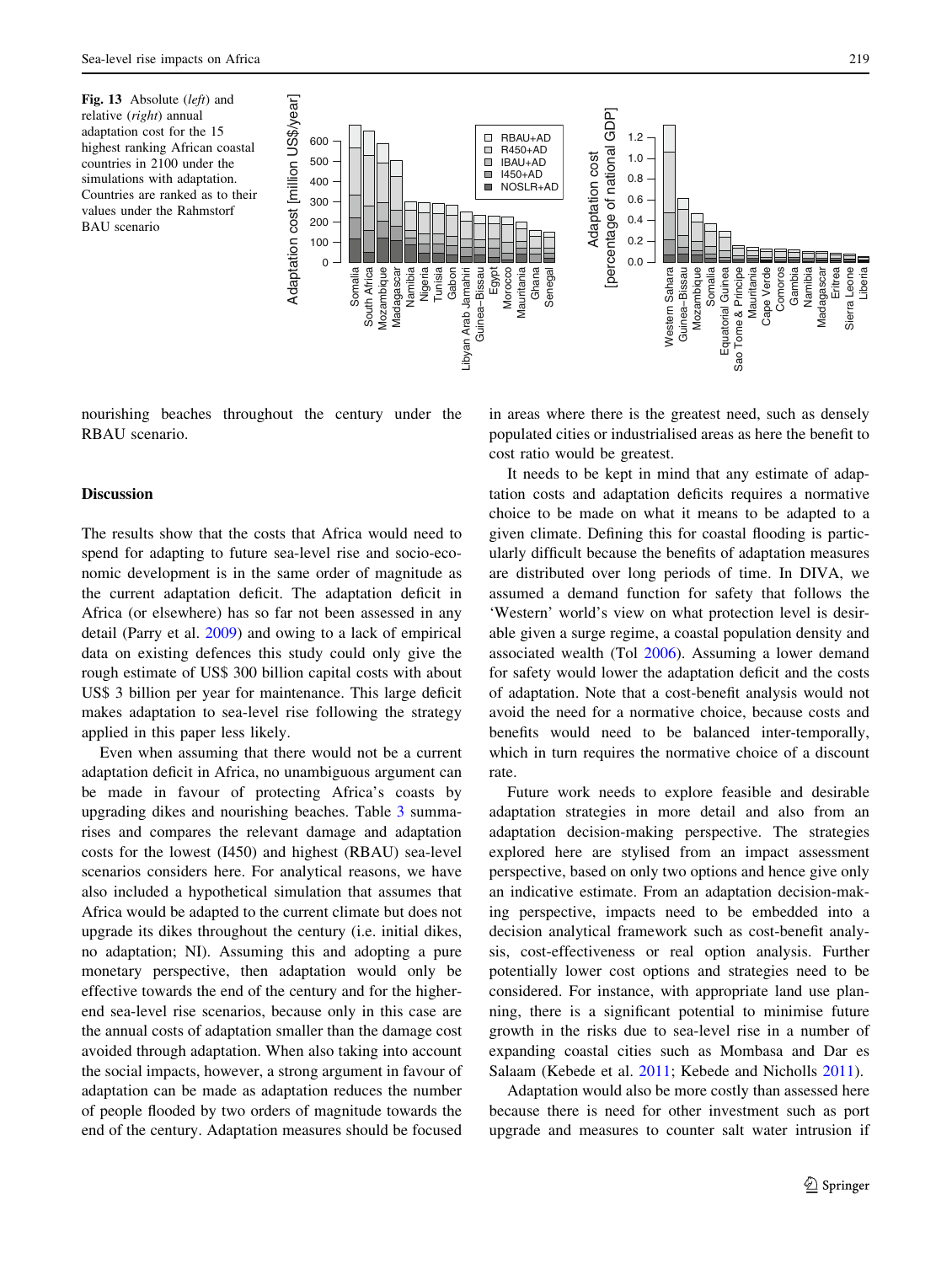|                 | Adaptation strategy                                  | 2000 |             | 2050 |             | 2100 |             |
|-----------------|------------------------------------------------------|------|-------------|------|-------------|------|-------------|
|                 |                                                      | I450 | <b>RBAU</b> | I450 | <b>RBAU</b> | I450 | <b>RBAU</b> |
| Damage cost     | No initial dikes, no adaptation (NO)                 | 3.1  | 3.1         | 1.1  | 1.3         | 4.8  | 8.9         |
|                 | Initial dikes, no adaptation (NI)                    | 0.3  | 0.3         | 1.0  | 1.3         | 4.5  | 8.6         |
|                 | Initial dikes, adaptation (AD)                       | 0.3  | 0.3         | 0.9  | 1.0         | 2.4  | 4.8         |
|                 | Damage cost avoided through adaptation (AD minus NI) | 0.0  | 0.0         | 0.1  | 0.3         | 2.1  | 3.8         |
| Adaptation cost |                                                      | 1.6  | 1.7         | 2.1  | 3.2         | 2.0  | 6.5         |

Table 3 A comparison of the costs and benefits of the adaptation strategies considered in this paper

possible. The analysis of coastal port cities by Nicholls et al. [\(2008](#page-16-0)) highlighted concerns about flood exposure and its management in African port cities. Hence, the adaptation cost estimated here is clearly a minimum cost. Further impediments to adaptation exist due to the low adaptive capacity in Africa, and even if sufficient funds for adaptation suddenly appeared, the weakness in institutional capacities would impede the implementation of adaptation. Hence, coastal adaptation and development need to be closely linked, and this is likely to be true across all climate change issues in Africa.

The results also give some indication on the effectiveness of climate change mitigation. Table [4](#page-13-0) shows by how much mitigation reduces impacts for the low-end IMAGE (I450 compared to IBAU) and high-end Rahmstorf (R450 compared to R450) scenarios. Mitigation is more effective in reducing damages and costs under the former compared to the latter. This is not surprising, since this paper made the assumption that mitigation reduces global sea-level rise under the Rahmstorf scenarios by the same absolute amount (and hence smaller relative amount) as it does under the IMAGE scenarios.

Considering the rankings of countries in absolute terms, several countries consistently appear in the top rankings for people-based impacts, including Egypt, Mozambique and Nigeria. For economic damages, Egypt stands out with between US\$ 2 and 5 billion of yearly damage costs in 2100 under the sea-level rise scenarios considered here. In absolute terms, the highest adaptation costs occur in Somalia, South Africa, Mozambique and Madagascar. The adaptation costs for Egypt are relatively small compared to the high potential damages the country is facing, which suggests that protection is, already from a pure monetary perspective, a meaningful strategy. In terms relative to national GDP, Western Sahara, Guinea-Bissau and Mozambique are most affected countries.

Comparison with the country studies mentioned in the literature review is difficult. Results for some parameters are of the same order of magnitude with previous study estimates (for example residual damage for Nigeria; see French et al. [1995](#page-15-0)), while others show significant differences (e.g. for land loss in Senegal, DIVA underestimates it compared with Dennis et al. [1995\)](#page-15-0). However, this is likely to be due to the difference in the methods used and defining the coastal zone. Furthermore, in DIVA adaptation, costs are estimated based on an empirical relationship between observed protection levels and GDP and population densities. Other studies may have used different methods to calculate levels of protection or different baselines, which may explain the difference in costs. More assessment at the country level is required to enhance our understanding at this important scale of action. Such assessments should also include a wider range of adaptation options and strategies including the spectrum of protect, accommodate and retreat options as well as portfolios of these.

This study has assumed a globally uniform rate of sealevel rise to estimate impacts. In reality, sea-level rise will not be globally uniform as it is dependent on temperature variations, mixing, patterns of thermal expansion and gravitational effects (Mitrovica et al. [2001;](#page-16-0) Meehl et al. [2007](#page-16-0)). For instance, the Mediterranean has experienced a lower rate of sea-level rise in comparison to the global average over the second half of the twentieth Century (Tsimplis and Baker [2000\)](#page-16-0). Hence, whilst impacts on Mediterranean countries may be severe, the impacts will take longer to emerge if the rate of sea-level rise continues to be slower through the twenty-first century.

<span id="page-13-0"></span>Table 4 Relative reduction of impacts and adaptation costs through mitigation in 2100

|                       | <b>IBAU/I450</b> |       | RBAU/R450 |        |
|-----------------------|------------------|-------|-----------|--------|
|                       | $+NO$            | $+AD$ | $+NO$     | $+AD$  |
| Global mean sea-level | 34%              | 34%   | 17%       | $17\%$ |
| People flooded        | 15%              | 29%   | 11%       | 25%    |
| Damage cost           | 18%              | 27%   | 13%       | $11\%$ |
| Adaptation cost       |                  | 36%   |           | 17%    |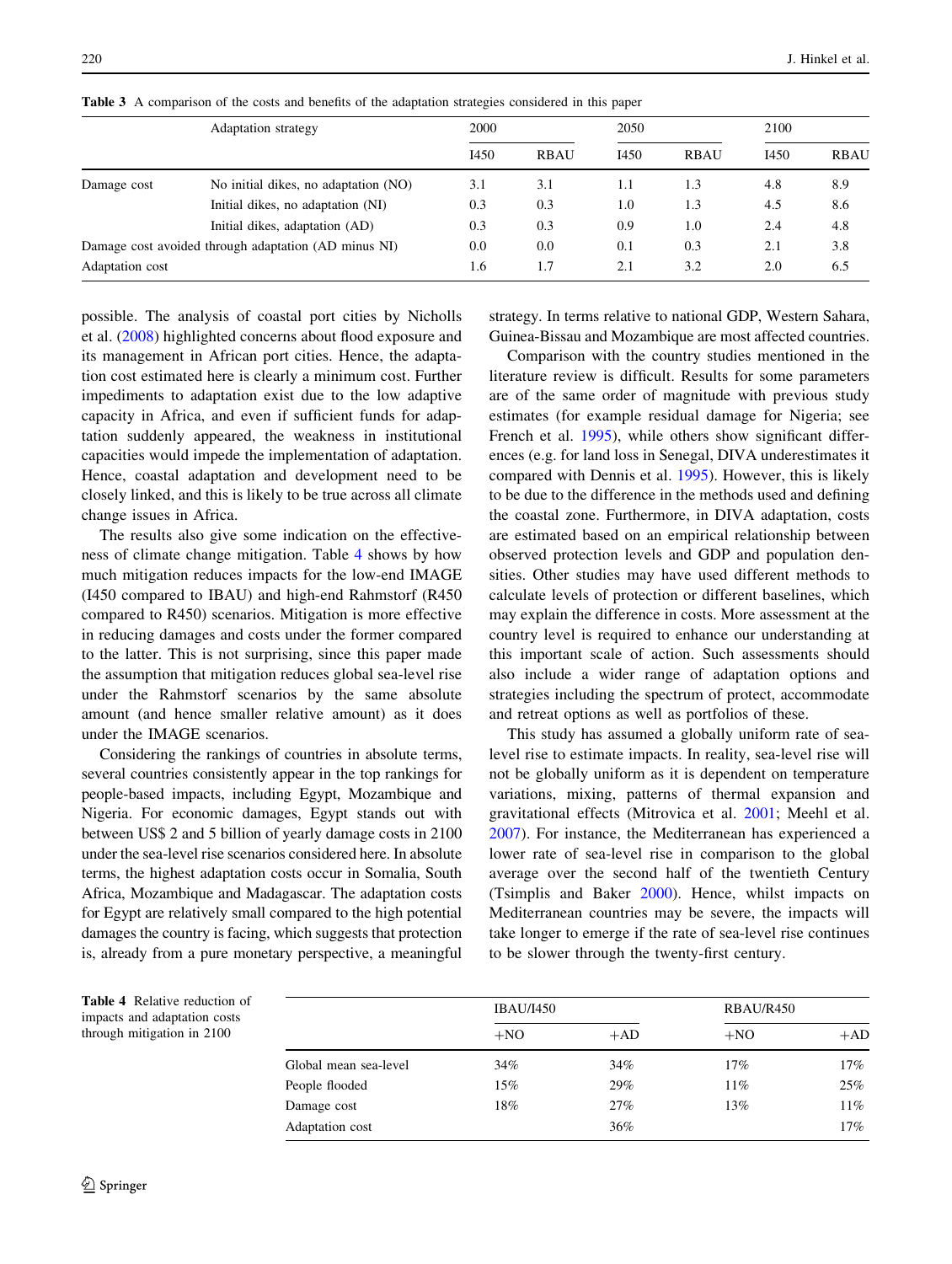Even without climate-induced sea-level rise, there are costs for the whole of Africa's coast—in common with the rest of the world—due to natural and locally induced subsidence and increases in population and GDP. Local man-induced subsidence due to drainage and ground fluid withdrawal of susceptible soils/sediments may increase rates of relative sea-level rise, especially in the deltaic areas (Becker et al. [2002;](#page-15-0) Ericson et al. [2006;](#page-15-0) Garcia et al. [2007;](#page-15-0) Syvitski et al. [2009\)](#page-16-0). These issues have been apparent in south, south-east and east Asia through the twentieth century (Nicholls [1995](#page-16-0), [2010a\)](#page-16-0), but are less apparent in Africa to date. Africa appears less susceptible to this threat due to the lack of extensive Holocene deposits in the coastal zone, apart from a few populated deltas such as the Nile. Nonetheless, the effects of human-induced subsidence should be investigated systematically as has the potential to exacerbate the problems and costs of responding to sea-level rise in susceptible areas.

Other aspects of climate change not been considered in this study could have important effects on Africa's coasts such as the possibility of more intense tropical storms hitting the coast of East Africa, in particular in Mozambique, Tanzania and Madagascar (Nicholls [2006](#page-16-0)). Additionally, higher temperatures and lower precipitation would tend to reduce river levels affecting river discharge and water availability that has unforeseen impacts for agriculture, fisheries and industry. Changes and intensification to farming practices also means that wetlands are at risk as they are converted to agriculture and industrial use, reducing a natural form of coastal defence. For example, in the Zambezi River delta that discharges into the ocean in Mozambique, Coleman et al. ([2008\)](#page-15-0) calculated a  $25 \text{-} \text{km}^2$  annual loss of the delta plain due to agriculture and reclamation between 1986 and 2000. These losses are far more significant than wetland loss caused by other causes, such as sea-level rise, and if they continue, only limited coastal wetlands may survive to be impacted by sea-level rise. Schuijt ([2002](#page-16-0)) found that African wetlands are threatened by human activities, reclamation, development and the over-use of resources by local populations.

<span id="page-14-0"></span>These results are only a beginning, and further work is required to better understand the implications of sea-level rise for Africa in a broad sense. The DIVA results can be improved by increasing the spatial resolution of the underlying data and adding more information in particular on different socio-economic pathways and adaptation options and strategies. To get more local detail, more national and sub-national assessments are required, which also considering appropriate adaptations in a local context. Lastly, the linkages between adaptation and development need more exploration, and the current adaptation deficit needs to better assessed and its implications analysed.

#### Conclusion

This paper has provided a quantitative assessment of the potential sea-level rise impacts on Africa at continental and national scales including the benefits of mitigation and applying adaptation measures in form of building dikes to protect against coastal flooding and nourishing beaches to protect against coastal erosion. We considered two nomitigation sea-level rise scenarios, the first one being a conservative estimate produced with the IMAGE model, leading to 64 cm rise in 2100 compared to the level of 1995. The second one is a high estimate based on Rahmstorf [\(2007](#page-16-0)), leading to 126 cm rise in 2100. Both scenarios were accompanied with a mitigation scenario in which stringent mitigation stabilises emissions at the level of 450 CO2eq and restricts sea-level rise to 42 cm and 104 cm, respectively.

The results show that sea-level rise poses a significant risk to Africa. With a large and growing population in the coastal zone and a low ability to adapt because of low national wealth and adaptive capacity, most countries around the continent appear to be highly vulnerable. Without adaptation, physical, human and financial impacts will be significant. On a continental scale, under the sealevel rise scenarios considered here, 16–27 million people are expected to be flooded per year, and damage costs will reach between US\$ 5 and US\$ 9 billion per year in 2100, if no adaptation takes place. If adaptation measures (in terms of beach nourishment and dike construction) are employed, the number of people flooded can be reduced by two orders of magnitude and the economic damages cut by half in 2100. This would, however, require significant financial efforts. First, a capital investment in dikes of about US\$ 300 billion would be needed in order to adapt to the current surge regime with US\$ 3 billion per year for maintenance. Second, annual investments (capital and maintenance) in the range of US\$ 2 to US\$ 3 billion per year in 2050 and US\$ 2 to US\$ 6 billion per year in 2100 are needed in order to adapt to future changes in sea-level and socio-economic development.

These results suggest that protecting large parts of Africa by building dikes is not rational from a pure monetary perspective but may still be desirable when taking into account the avoided social impacts. In any case, applying coastal adaptation measures poses a significant financial challenge to Africa and may therefore not happen unless there is financial support to meet this challenge. Delivering such adaptation may even be more costly and difficult than the headline cost suggests because the adaptation costs accounted for here are incomplete and a lack of adaptive and institutional capacity.

Considering the national results, the countries that stand out as being most vulnerable both in terms of people-based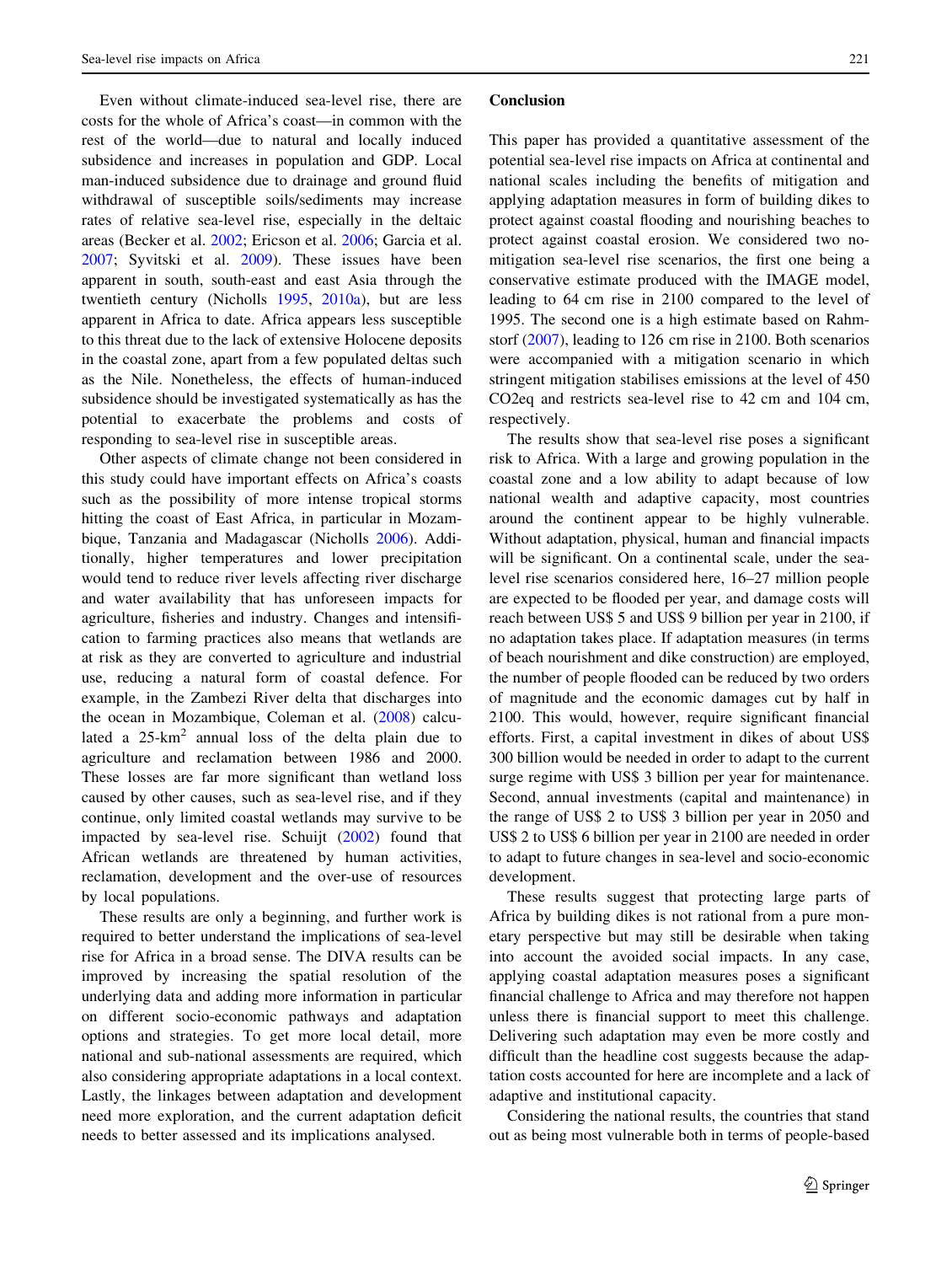impacts as well as in terms of economic costs include Egypt, Mozambique, Nigeria and Gabon. In terms of high adaptation costs relative to national GDP, a different group of predominately less wealthier countries and small island states stand out, including Western Sahara, Guinea-Bissau, Mozambique, Somalia, Equatorial Guinea, Sao-Tome & Principe, Mauritania, Gambia and Sierra Leone.

The issue of sea-level rise and Africa requires further attention, including improving these analyses and more studies that look at impacts and adaptation in more detail and considering a greater variety of adaptation options and strategies. In particular, the development agenda in coastal areas needs to carefully consider both the adaptation deficit and future sea-level rise. With up-to-date and consistent information across all African countries, this study fills the knowledge gap concerning the limited previous national and continental scale studies available and provides a basis for carrying out more detailed analysis. Adaptation will be essential to today's and future climate and identification of the appropriate mixture of protection, accommodation and retreat strategies should be one priority.

Acknowledgments The first version of the DIVA model was developed within the project DINAS-COAST, which was funded by the European Commission's Directorate-General Research (contract number EVK2-2000-22024). We thank Richard Tol for his support.

# References

- Appeaning Addo K, Walkden M, Mills JP (2008) Detection, measurement and prediction of shoreline recession in Accra, Ghana. J Photogramm Remote Sens 63:543–558
- Becker M, Zerbini S, Baker T, Burki B, Galanis J, Garate J, Georgiev I, Kahle HG, Kotzev V, Lobazov V, Marson I, Negusini M, Richter B, Veis G, Yuzefovich P (2002) Assessment of height variations by GPS at Mediterranean and Black Sea coast tide gauges from the SELF project. Glob Planet Chang 34(1–2):5–35
- Boko M, Niang I, Nyong A, Vogel C, Githeko A, Medany M, Osman-Elasha B, Tabo R, Yanda P (2007) Africa. In: Parry ML, Canziani OF, Palutikof JP, van der Linden PJ, Hanson CE (eds) Climate change 2007: impacts, adaptation and vulnerability. Contributions of working group II to the fourth assessment report of the intergovernmental panel on climate change. Cambridge University Press, Cambridge, pp 433–467
- Coleman JM, Huh OK, Braud D (2008) Wetland loss in world deltas. J Coast Res 24(1A):1–14
- Dasgupta S, Laplante B, Meinsner C, Wheeler D, Yan J (2009) The impacts of sea level rise on developing countries: a comparative analysis. Clim Change 93(3–4):379–388
- de la Vega-Leinert AC, Nicholls RJ, Nasser Hassan A, El-Raey M (2000) In: Proceedings of SURVAS expert workshop on: African vulnerability and adaptation to impacts of accelerated sea-level rise (ASLR). National Authority on Remote Sensing and Space Sciences (NARSS), Egypt, 104 pp. <http://www.survas.mdx.ac.uk>
- Dennis KC, Niang-Diop I, Nicholls RJ (1995) Sea-level rise and Senegal: potential impacts and consequences. J Coast Res Special Issue 14:243–261
- <span id="page-15-0"></span>Desanker P, Magadza C, Allali A, Basalirwa C, Boko M, Dieudonne G, Downing TE, Dube PO, Githeko A, Githendu M, Gonzalez P,

Gwary D, Jallow B, Nwafor J, Scholles R, Amani A, Bationo A, Buttefield R, Chafil R, Feddema J, Hilmi K, Mailu GM, Midgley G, Ngara T, Nicholson S, Olago D, Orlando B, Semazzi F, Unganai L, Washington R (2001) Africa. In: McCarthy JJ, Canziani OF, Leary NA, Dokken DJ, White KS (2001) (eds) Climate change: impacts, adaptation, and vulnerability, contribution of working group II to the third assessment report of the intergovernmental panel on climate change. Cambridge University Press, Cambridge, 1032 pp

- DINAS-COAST Consortium (2006) DIVA 1.5.5. Potsdam Institute for Climate Impact Research, Potsdam, CD-ROM
- Earth Trends (2009) Population Division of the Department of Economic and Social Affairs of the United Nations Secretariat. 2007. World population prospects: the 2006 revision. Dataset on CD-ROM. United Nations, New York. Available online at [http://](http://www.un.org/esa/population/ordering.htm) [www.un.org/esa/population/ordering.htm](http://www.un.org/esa/population/ordering.htm). Data downloaded from Earth Trends database <http://earthtrends.wri.org/index.php>. Accessed Oct 2010
- El Raey M, Nasr S, Frihy O, Desouki S, Dewidar K (1995) Potential impacts of accelerated sea-level rise on Alexandria Governorate, Egypt. J Coast Res Special Issue 14:190–204
- Elasha BO, Medany M, Niang-Diop I, Nyong T, Tabo R, Vogel C (2006) Background paper on impacts, vulnerability and adaptation to climate change in Africa for the African workshop on adaptation implementation of decision 1/CP.10 of the UNFCCC convention
- El-Raey M (1997) Vulnerability assessment of the coastal zone of the Nile delta of Egypt to the impacts of sea level rise. Ocean Coast Manag 37(1):29–40
- El-Raey M, Dewidar K, El Hattab M (1999) Adaptation to the impacts of sea level rise in Egypt. Clim Res 12:117–128
- Ericson JP, Vörösmarty CJ, Dingman SL, Ward LG, Meybeck M (2006) Effective sea-level rise and deltas: causes of change and human dimension implications. Glob Planet Chang 50:63–82
- French GT, Awosika LF, Ibe CE (1995) Sea-level rise and Nigeria: potential impacts and consequences. J Coast Res Special Issue 14:224–242
- Frihy OE (2003) The Nile delta-Alexandria coast: vulnerability to sea-level rise, consequences and adaptation. Mitig Adapt Strateg Glob Change 8(2):115–138
- Garcia D, Vigo I, Chao BF, Martinez MC (2007) Vertical crustal motion along the Mediterranean and Black Sea coast derived from ocean altimetry and tide gauge data. Pure Appl Geophys 164(4):851–863
- Hinkel J (2010) Integrated assessment of coastal vulnerability of Senegal and Gambia with the DIVA model. European Climate Forum. Unpublished Report submitted to the World Bank
- Hinkel J, Klein RJT (2009) The DINAS-COAST project: developing a tool for the dynamic and interactive assessment of coastal vulnerability. Glob Environ Change 19(3):384–395
- Hinkel et al A global analysis of coastal erosion of beaches due to sealevel rise. An application of DIVA, in preparation
- Hoozemans FJ, Marchand M, Pennekamp H (1993) Sea level rise: a global vulnerability assessment: vulnerability assessments for population, coastal wetlands and rice production on a global scale. Delft Hydraulics and Rijkswaterstaat, Delft and The Hague, revised edn
- Ibe AC, Awosika LF (1991) Sea level rise impact on African coastal zones. In: Omide SH, Juma C (eds) A change in the weather: African perspectives on climate change. African Centre for Technology Studies, Nairobi, pp 105–112
- IPCC CZMS (1990) Strategies for adaptation to sea level rise. Report of the Coastal Zone Management Subgroup, Response Strategies Working Group of the Intergovernmental Panel on Climate Change. Tech. rep., Ministry of Transport, Public Works and Water Management, The Hague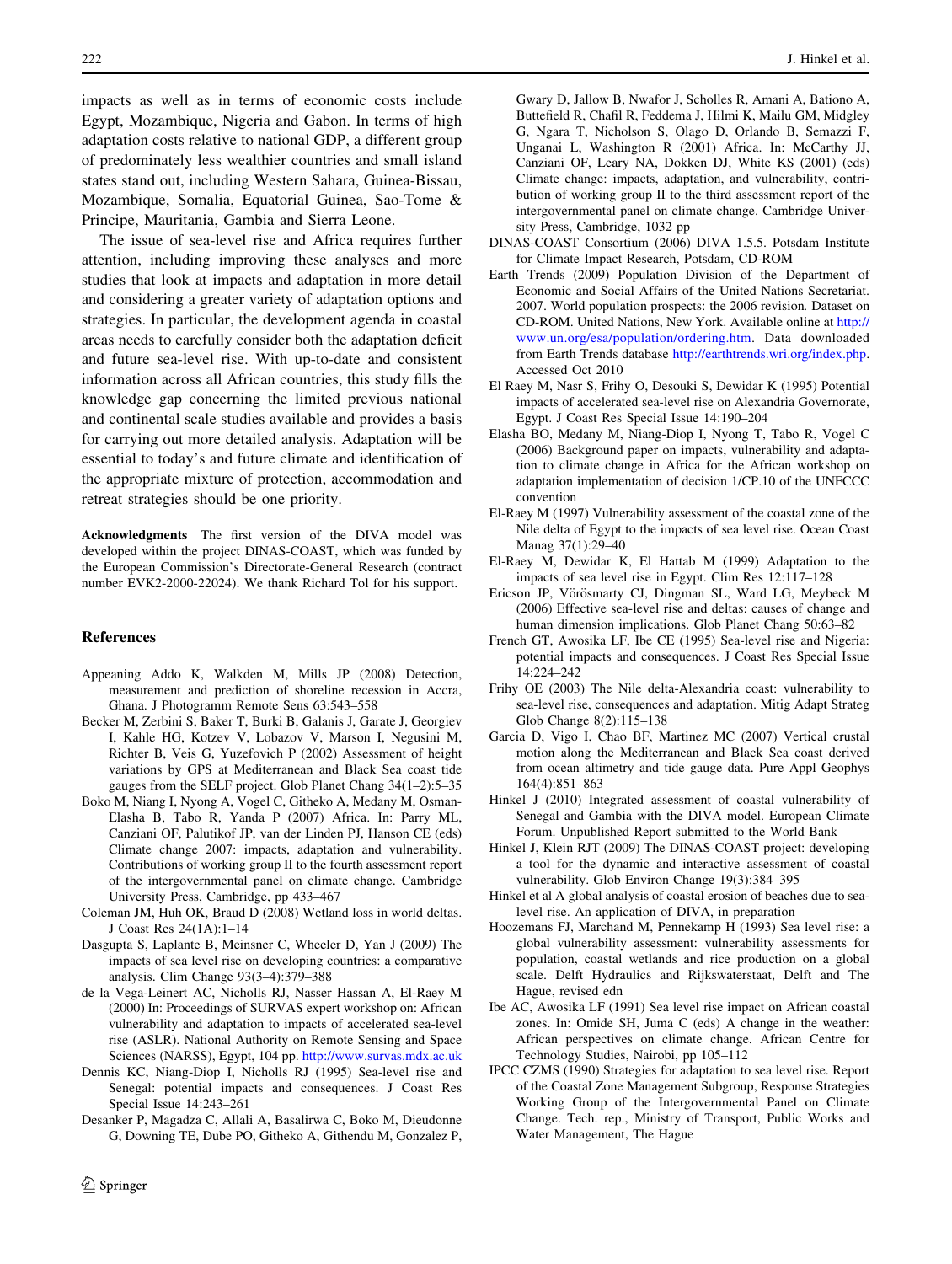- IPCC (2007) Climate change 2007: impacts, adaptation and vulnerability. In: Parry ML, Canziani OF, Palutikof JP, van der Linden PJ, Hanson CE (eds) Contribution of working group II to the fourth assessment report of the intergovernmental panel on climate change. Cambridge University Press, Cambridge, 976 pp
- Jallow BP, Barrow MKA, Leatherman SP (1996) Vulnerability of the coastal zone of The Gambia to sea level rise and development of response strategies and adaptation options. Clim Res 6:165–177
- Jallow BP, Toure S, Barrow MMK, Mathieu AA (1999) Coastal zone of The Gambia and the Abidjan region in Cote d'Ivoire: sea level rise vulnerability, response strategies, and adaptation options. Clim Res 12:129–136
- Kebede AS, Nicholls RJ (2011) Exposure and vulnerability to climate extremes: population and asset exposure to coastal flooding in Dar es Salaam. Regional Environmental Change, forthcoming
- Kebede AS, Nicholls RJ, Hanson S, Mokrech M (2011) Impacts of climate change and sea-level rise: a preliminary case study of Mombasa. J Coast Res, in press
- Kok M, Jonkman B, Kanning W, Rijcken T, Stijnen J (2008) Deltacommissie: Toekomst voor het Nederlandse polderconcept. Technische en financiele houdbaarheid. Tech. Rep., Deltacommissie
- McGranahan G, Balk D, Anderson B (2007) The rising tide: assessing the risks of climate change and human settlements in low elevation coastal zones. Environ Urban 19(1):17–37
- Meehl GA et al (2007) Global climate projections. In: Solomon S, Qin D, Manning M, Chen Z, Marquis M, Averyt KB, Tiger M, Miller HL (eds) Climate change 2007: the physical science basis. Contributions of working group I to the fourth assessment report of the intergovernmental panel on climate change. Cambridge University Press, Cambridge, United Kingdom and New York, NY, USA
- Meinshausen M, Meinshausen N, Hare W, Raper SCB, Frieler K, Knutti R, Frame DJ, Allen MR (2009) Greenhouse-gas emission targets for limiting global warming to 2C. Nature 458(7242): 1158
- Menendez M, Woodworth PL (2010) Changes in extreme high water levels based on a quasi-global tide-gauge dataset. J Geophys Res, under review
- Milliman JD, Rutkowski C, Maybeck M (1995) River discharge to the sea: a global river index (GLORI). LOICZ Reports and Studies, LOICZ Core Project Office, Texel, Netherland Institute for Sea Research (NIOZ), 125 pp
- Mitrovica JX, Tamisiea ME, Davis JL, Milne GA (2001) Recent mass balance of polar ice sheets inferred from patterns of global sealevel change. Nature 409(6823):1026–1029
- Nicholls RJ (1995) Coastal megacities and climate change. Geo J 37(3):369–379
- Nicholls RJ (2004) Coastal flooding and wetland loss in the 21st century: changes under the SRES climate and socio-economic scenarios. Glob Environ Change 14(1):69–86
- Nicholls RJ (2006) Storm surges in coastal areas. In: Arnold M, Chen RS, Deichmann U, Dilley M, Lerner-Lam AL, Pullen RE, Trohanis Z (eds) Natural disaster hotspots, case studies. The World Bank Hazard Management Unit, Disaster Risk Management Series No. 6, Washington, D.C., The World Bank, pp 79–108
- Nicholls RJ (2010) Impacts of and responses to sea-level rise. In: Church JA, Woodworth PL, Aarup T, Wilson S (eds) Understanding sea-level rise and variability. Wiley, Chichester, pp 17–51
- Nicholls RJ, Hoozemans F, Marchand M (1999) Increasing flood risk and wetland losses due to global sea-level rise: regional and global analyses. Glob Environ Change 9:69–87
- <span id="page-16-0"></span>Nicholls RJ, Hanson S, Herweijer C, Patmore N, Hallegatte S, Corfee-Morlot J, Chateau J, Muir-Wood R (2008) Ranking port cities with high exposure and vulnerability to climate extremes:

exposure estimates. OECD Environment Working Papers, No. 1, OECD publishing. doi: [10.1787/011766488208](http://dx.doi.org/10.1787/011766488208)

- Nicholls RJ, Brown S, Hanson S, Hinkel J (2010b) Economics of coastal zone adaptation to climate change. Discussion Paper No. 10. Washington DC, The World Bank
- Nyong A (2005) Impacts of climate change in the tropics: the African experience. [http://www.stabilisation2005.com/Tony\\_](http://www.stabilisation2005.com/Tony_Nyong.pdf) [Nyong.pdf](http://www.stabilisation2005.com/Tony_Nyong.pdf)
- Parry M, Arnell N, Berry P, Dodman D, Fankhauser S, Hope C, Kovats S, Nicholls R, Satterthwaite D, Tiffin R, Wheeler T (2009) Assessing the costs of adaptation to climate change: a review of the UNFCCC and other recent estimates. International Institute for Environment and Development and Grantham Institute for Climate Change, London, p 111
- Peltier W (2000a) Global glacial isostatic adjustment and modern instrumental records of relative sea level history. Sea Level Rise Hist Consequences 75:65–95
- Peltier W (2000b) Global glacial isostatic adjustment and modern instrumental records of relative sea level history. In: Douglas BC, Kearny MS, Leatherman SP (eds) Sea level rise; history and consequences. Academic Press, San Diego, pp 65–95
- PSMSL (2007) PSMSL tide gauges viewed with Google Earth. [http://](http://www.pol.ac.uk/psmsl/google/index.html) [www.pol.ac.uk/psmsl/google/index.html](http://www.pol.ac.uk/psmsl/google/index.html). Accessed Dec 2009
- Rahmstorf S (2007) A semi-empirical approach to projecting future sea-level rise. Science 315:368–370
- Schuijt K (2002) Land and water use of wetlands in Africa: economic values of African wetlands. Interim report IR-02-063. International Institute for Applied Systems Analysis, Laxenburg, 40 pp. <http://www.iiasa.ac.at/Admin/PUB/Documents/IR-02-063.pdf>. Accessed Dec 2009
- Singh A, Dieye A, Finco M, Chenoweth MS, Fosnight EA, Allotey A (1999) Early warning of selected emerging environmental issues in Africa: change and correlation from a geographic perspective. United Nations Environment Programme, Nairobi
- Small C, Nicholls RJ (2003) A global analysis of human settlement in coastal zones. J Coast Res 19(3):584–599
- Smedema L, Vlotman W, Rycroft D (2004) Modern land drainage. Planning, design and management of agriculture drainage systems. Taylor and Francis, Leiden
- Snoussi M, Ouchani T, Khouakhi A, Niang-Doip I (2009) Impacts of sea-level rise on the Moroccan coastal zone: quantifying coastal erosion and flooding in the Tangier Bay. Geomorphology 107(1–2):32–40
- Stanley DJ, Warne AG (1993) Nile Delta: recent geological evolution and human impact. Science 260:628–634
- Syvitski JPM, Kettner AJ, Overeem I, Hutton EWH, Hannon MT, Brakenridge GR, Day J, Vörösmarty C, Saito Y, Giosan L, Nicholls RJ (2009) Sinking deltas due to human activities. Nat Geosci 2. doi:[10.1038/NGEO629](http://dx.doi.org/10.1038/NGEO629)
- Tol RSJ (2006) The DIVA model: socio-economic scenarios, impacts and adaptation and world heritage. DINAS-COAST consortium, 2006. Diva 1.5.5. Potsdam Institute for Climate Impact Research, Potsdam, CD-ROM
- Tol RSJ et al Flooding and sea level rise: an application of DIVA, in preparation
- Tsimplis MN, Baker TF (2000) Sea level drop in the Mediterranean Sea: an indicator of deep water salinity and temperature changes? Geophys Res Lett 27(12):1731–1734
- UNCTAD (1985) Port development. A handbook for planners in developing countries, 2nd edn. United Nations, New York
- UN-HABITAT (2008) State of the world's cities 2008/2009 harmonious cities. UN-HABITAT (United Nations Human Settlement Programme), Nairobi. Available from: [http://www.](http://www.unhabitat.org/pmss/getPage.asp?page=bookView&book=2562) [unhabitat.org/pmss/getPage.asp?page=bookView&book=2562](http://www.unhabitat.org/pmss/getPage.asp?page=bookView&book=2562). Accessed Aug 2009